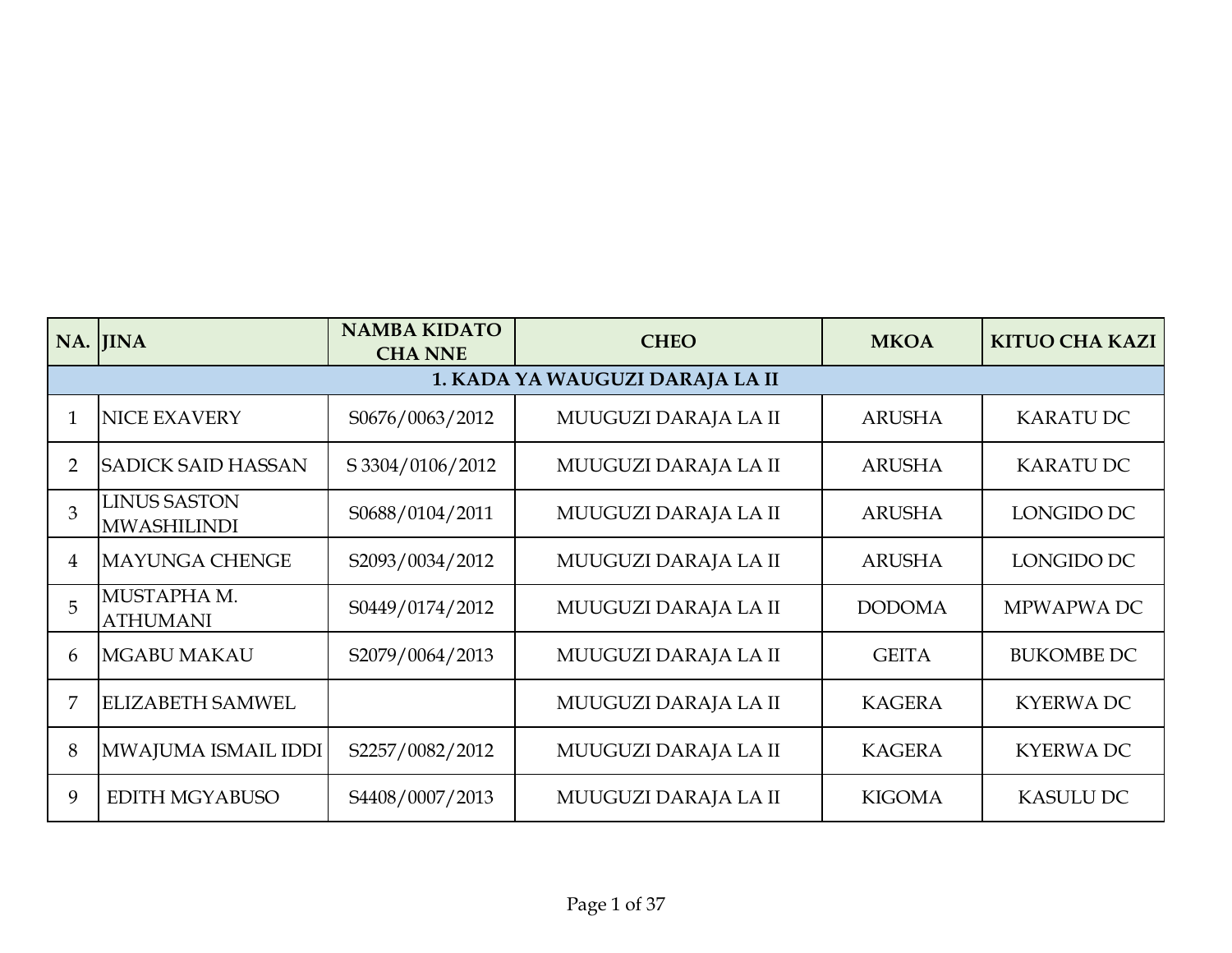|    | NA. JINA                                 | <b>NAMBA KIDATO</b><br><b>CHA NNE</b> | <b>CHEO</b>          | <b>MKOA</b>    | <b>KITUO CHA KAZI</b> |
|----|------------------------------------------|---------------------------------------|----------------------|----------------|-----------------------|
| 10 | <b>FESTO ALEX MTUNDU</b>                 | S1027/0077/2011                       | MUUGUZI DARAJA LA II | <b>KIGOMA</b>  | <b>KIGOMA DC</b>      |
| 11 | <b>MUHIDINI ISMAIL</b><br><b>LICHIKA</b> | S 1491/0120/2012                      | MUUGUZI DARAJA LA II | <b>LINDI</b>   | <b>LINDI DC</b>       |
| 12 | ABDALLAH A. JIKA                         | S0324/0050/2012                       | MUUGUZI DARAJA LA II | <b>LINDI</b>   | LIWALE DC             |
| 13 | <b>LUKA N MSIGWA</b>                     | S0448/0145/2010                       | MUUGUZI DARAJA LA II | <b>LINDI</b>   | LIWALE DC             |
| 14 | <b>MBULA JULIUS</b>                      | S0770/0013/2006                       | MUUGUZI DARAJA LA II | <b>LINDI</b>   | LIWALE DC             |
| 15 | <b>JUDITH J. WALWAMA</b>                 | P0757/0017/2013                       | MUUGUZI DARAJA LA II | <b>LINDI</b>   | <b>RUANGWA DC</b>     |
| 16 | <b>BARAKA EMMANUEL</b>                   | S 1143/0089/2011                      | MUUGUZI DARAJA LA II | <b>MANYARA</b> | <b>HANANG' DC</b>     |
| 17 | <b>BEATRICE DESDERI</b><br><b>KAPAYA</b> | S2333/0004/2012                       | MUUGUZI DARAJA LA II | <b>MARA</b>    | <b>BUTIAMA DC</b>     |
| 18 | <b>GRAYSON</b><br><b>RUZUNGANA</b>       | S0513/0062/2008                       | MUUGUZI DARAJA LA II | <b>MARA</b>    | <b>TARIME DC</b>      |
| 19 | TUMPE ANDENDEKISYE                       | S1645/0089/2013                       | MUUGUZI DARAJA LA II | <b>MBEYA</b>   | MBEYA DC              |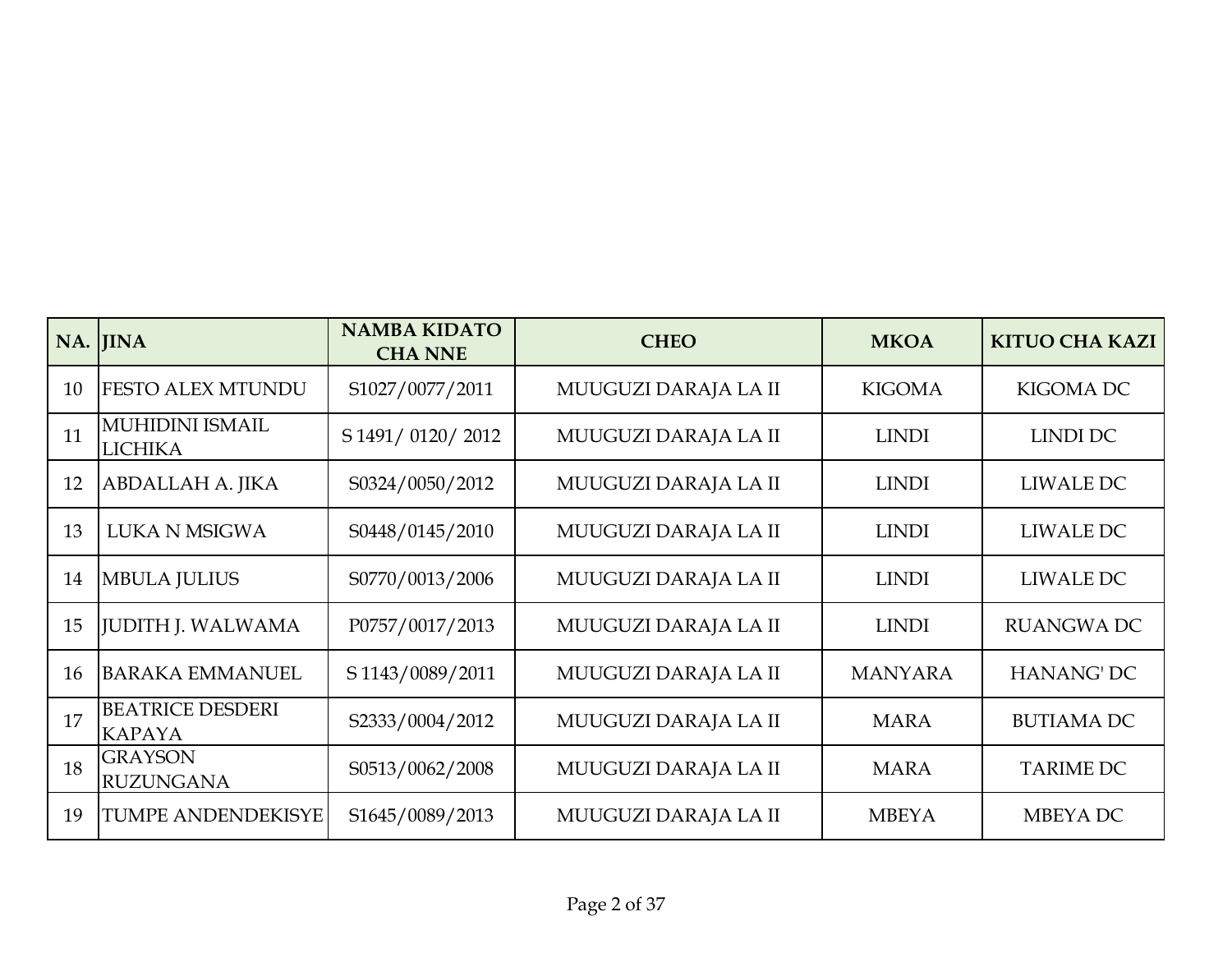|    | NA. JINA                                   | <b>NAMBA KIDATO</b><br><b>CHA NNE</b> | <b>CHEO</b>          | <b>MKOA</b>     | <b>KITUO CHA KAZI</b> |
|----|--------------------------------------------|---------------------------------------|----------------------|-----------------|-----------------------|
| 20 | ABUBAKARI SAIDI ALI                        | S2126/0059/2012                       | MUUGUZI DARAJA LA II | <b>MBEYA</b>    | <b>BUSOKELO DC</b>    |
| 21 | NELSON BITABABAJE                          | S3789/0082/2011                       | MUUGUZI DARAJA LA II | <b>MBEYA</b>    | <b>BUSOKELO DC</b>    |
| 22 | PAULO OROONDI<br><b>SAMO</b>               | S2918/0092/2013                       | MUUGUZI DARAJA LA II | <b>MOROGORO</b> | <b>MALINYI DC</b>     |
| 23 | <b>REVOCATUS BEATUS</b>                    | S1105/0078/2013                       | MUUGUZI DARAJA LA II | <b>NJOMBE</b>   | NJOMBE DC             |
| 24 | <b>ATUFISILE LAZARO</b><br><b>NYAGENDA</b> | P1364/0002/2017                       | MUUGUZI DARAJA LA II | <b>PWANI</b>    | <b>CHALINZE DC</b>    |
| 25 | <b>JOYCE JOSEPH KOMBA</b>                  | S1529/0010/2014                       | MUUGUZI DARAJA LA II | <b>PWANI</b>    | <b>KIBITI DC</b>      |
| 26 | AMRIA HASSAN CHIMU                         | S2097/0043/2010                       | MUUGUZI DARAJA LA II | <b>PWANI</b>    | <b>MAFIADC</b>        |
| 27 | SPOLA J.MWAKYOMA                           | S0324/0128/2012                       | MUUGUZI DARAJA LA II | <b>PWANI</b>    | <b>RUFIJI DC</b>      |
| 28 | <b>SADATI JUMA OMARY</b>                   | S1139/0057/2011                       | MUUGUZI DARAJA LA II | <b>RUKWA</b>    | <b>KALAMBO DC</b>     |
| 29 | ROSEMARY MICHAEL<br><b>MALYA</b>           | S3069/0023/2013                       | MUUGUZI DARAJA LA II | <b>RUVUMA</b>   | <b>TUNDURU DC</b>     |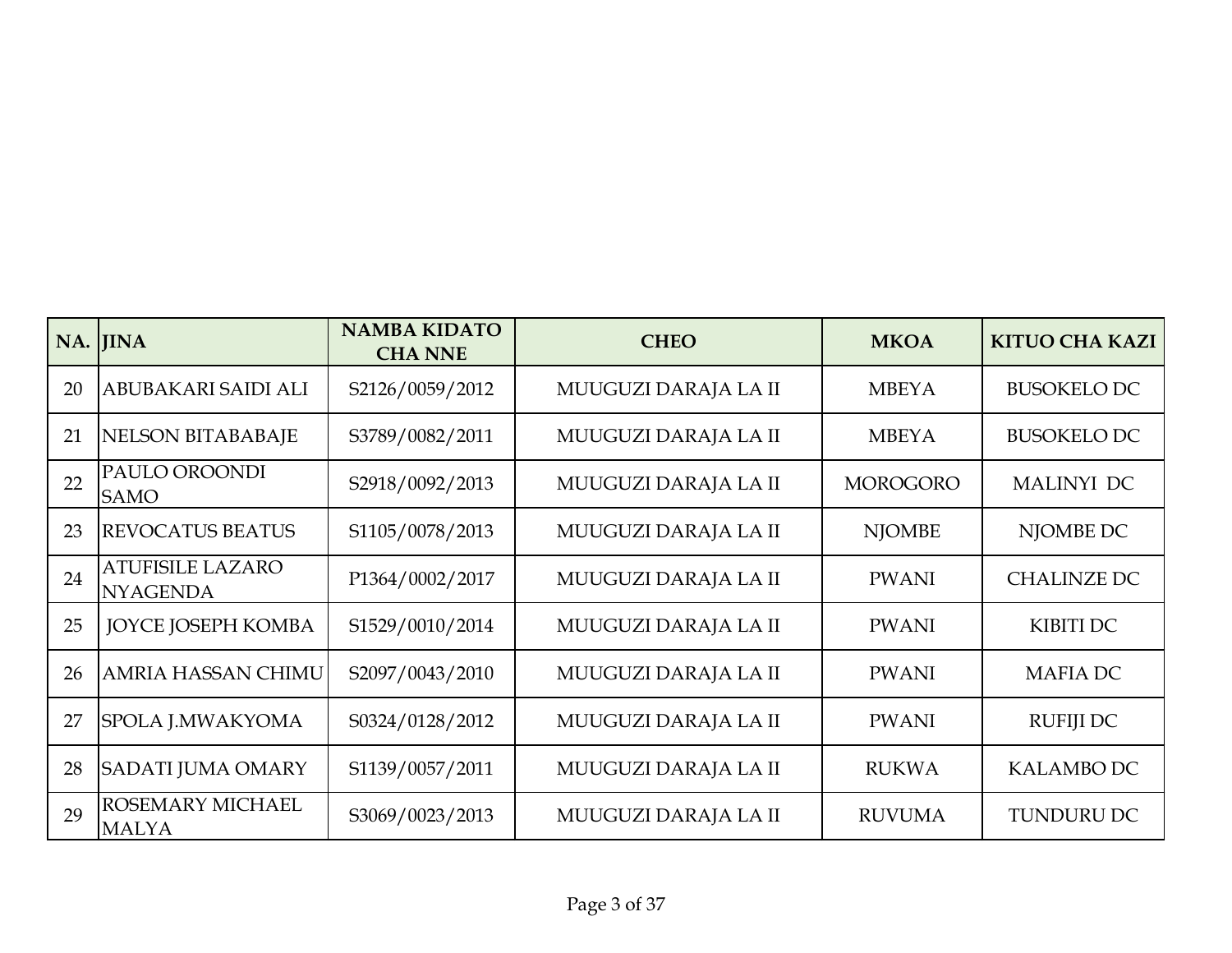|    | NA. JINA                                | <b>NAMBA KIDATO</b><br><b>CHA NNE</b> | <b>CHEO</b>          | <b>MKOA</b>      | <b>KITUO CHA KAZI</b> |
|----|-----------------------------------------|---------------------------------------|----------------------|------------------|-----------------------|
| 30 | <b>GOTFRIDA KOMBA</b>                   | 3633/0034/2013                        | MUUGUZI DARAJA LA II | <b>RUVUMA</b>    | <b>TUNDURU DC</b>     |
| 31 | <b>ANDREW LUTEGO</b>                    | S0713/0111/2012                       | MUUGUZI DARAJA LA II | <b>RUVUMA</b>    | <b>TUNDURU DC</b>     |
| 32 | <b>JAQUELINE ORGEN</b><br><b>NCHAI</b>  | S0261/0058/2012                       | MUUGUZI DARAJA LA II | <b>RUVUMA</b>    | <b>TUNDURU DC</b>     |
| 33 | <b>JAMES MGETA</b><br><b>SAGAMAMBI</b>  | S0631/0102/2012                       | MUUGUZI DARAJA LA II | <b>SHINYANGA</b> | <b>KAHAMATC</b>       |
| 34 | <b>ANETH ANTHONY</b>                    | S0667/0004/2012                       | MUUGUZI DARAJA LA II | <b>SHINYANGA</b> | <b>KAHAMATC</b>       |
| 35 | <b>MARIAM MARTIN</b><br><b>MAYALA</b>   | S1518/00015/2012                      | MUUGUZI DARAJA LA II | <b>SHINYANGA</b> | <b>KISHAPU DC</b>     |
| 36 | <b>ALEX BURU MATHIAS</b>                | S2191/00024/2012                      | MUUGUZI DARAJA LA II | <b>SIMIYU</b>    | <b>MASWA</b>          |
| 37 | <b>ESTER DANIEL MTUKA</b>               | S0262/0013/2012                       | MUUGUZI DARAJA LA II | <b>SIMIYU</b>    | <b>MEATU DC</b>       |
| 38 | <b>CHAUSIKU MASHAURI</b>                | 0218/0020/2011                        | MUUGUZI DARAJA LA II | <b>SIMIYU</b>    | <b>MEATU DC</b>       |
| 39 | <b>NDUNGURU ESAU</b><br><b>STEPHANO</b> | S1851/0110/2011                       | MUUGUZI DARAJA LA II | <b>SIMIYU</b>    | <b>MEATU DC</b>       |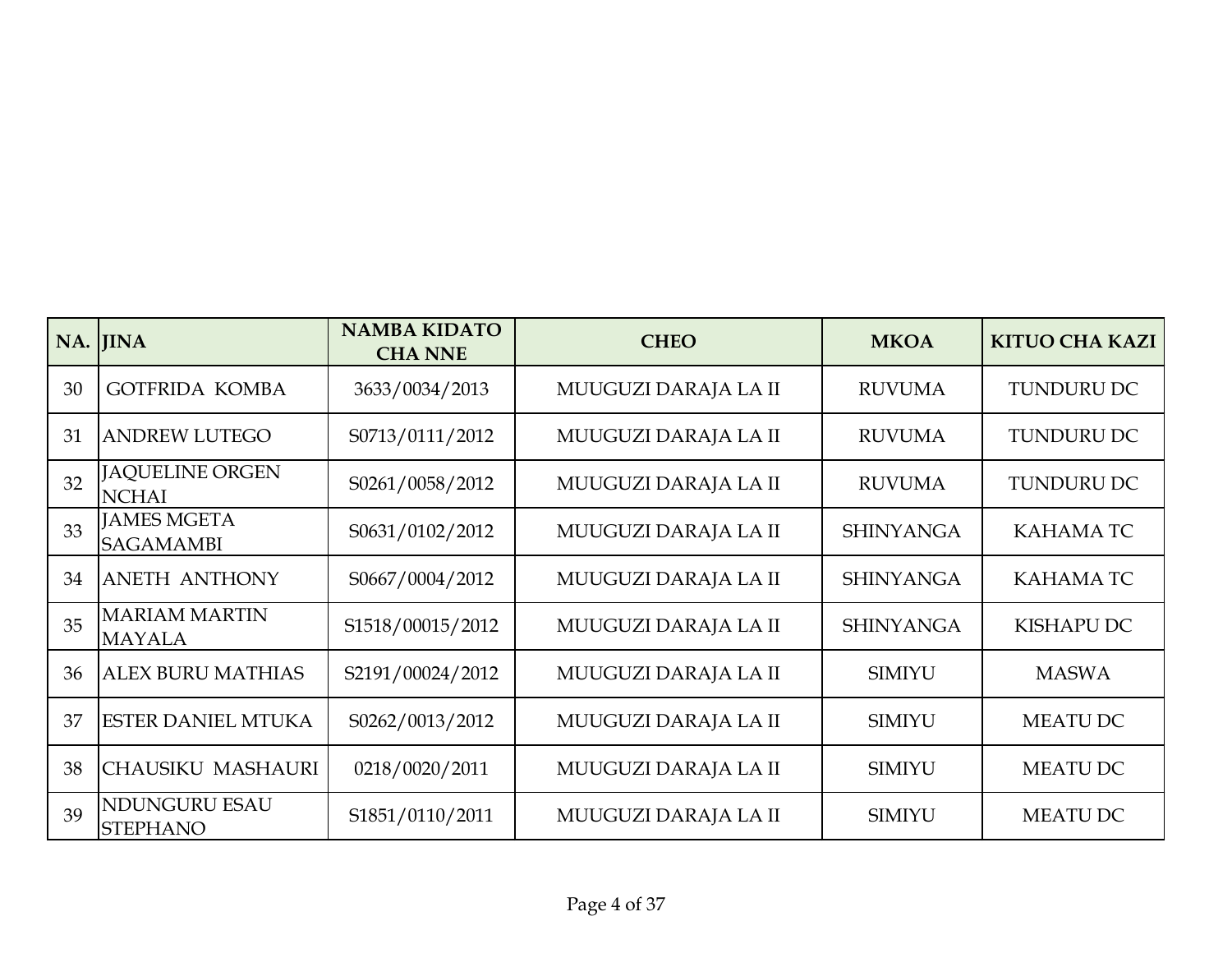|    | NA. JINA                                 | <b>NAMBA KIDATO</b><br><b>CHA NNE</b> | <b>CHEO</b>          | <b>MKOA</b>    | <b>KITUO CHA KAZI</b> |
|----|------------------------------------------|---------------------------------------|----------------------|----------------|-----------------------|
| 40 | <b>DIGAN MBUNDA</b>                      | S1250/0004/2007                       | MUUGUZI DARAJA LA II | <b>SIMIYU</b>  | <b>MEATU DC</b>       |
| 41 | RABIYA SADIKI OMARY                      | S2859-0079/2012                       | MUUGUZI DARAJA LA II | <b>SINGIDA</b> | <b>MNYONI DC</b>      |
| 42 | <b>SCHOLASTICA PETER</b><br><b>KESSY</b> | S1621-0072/2013                       | MUUGUZI DARAJA LA II | <b>SINGIDA</b> | <b>MNYONI DC</b>      |
| 43 | <b>EXERVERY P KIYAGE</b>                 | S0754/0111/2012                       | MUUGUZI DARAJA LA II | <b>SINGIDA</b> | <b>IRAMBA DC</b>      |
| 44 | <b>KYARA ERASTO</b>                      | S4490/0015/2012                       | MUUGUZI DARAJA LA II | <b>SINGIDA</b> | <b>IRAMBA DC</b>      |
| 45 | <b>SHIJA GERVAS</b>                      | S0770/0127/2012                       | MUUGUZI DARAJA LA II | <b>SINGIDA</b> | <b>IRAMBA DC</b>      |
| 46 | <b>FREDRICK ANSETTY</b><br><b>KANUTI</b> | S1947/0139/2013                       | MUUGUZI DARAJA LA II | <b>SINGIDA</b> | <b>IKUNGI DC</b>      |
| 47 | <b>ELIAS T MTANDWA</b>                   | S0173/0144/2012                       | MUUGUZI DARAJA LA II | <b>SONGWE</b>  | SONGWE DC             |
| 48 | <b>LIBERATHA DAMIAN</b><br><b>NTURWA</b> | P1353/0005/2013                       | MUUGUZI DARAJA LA II | <b>SONGWE</b>  | MBOZI DC              |
| 49 | <b>LEONCY THEONEST</b><br><b>MLOKOZI</b> | S4142/0112/2014                       | MUUGUZI DARAJA LA II | <b>SONGWE</b>  | MBOZI DC              |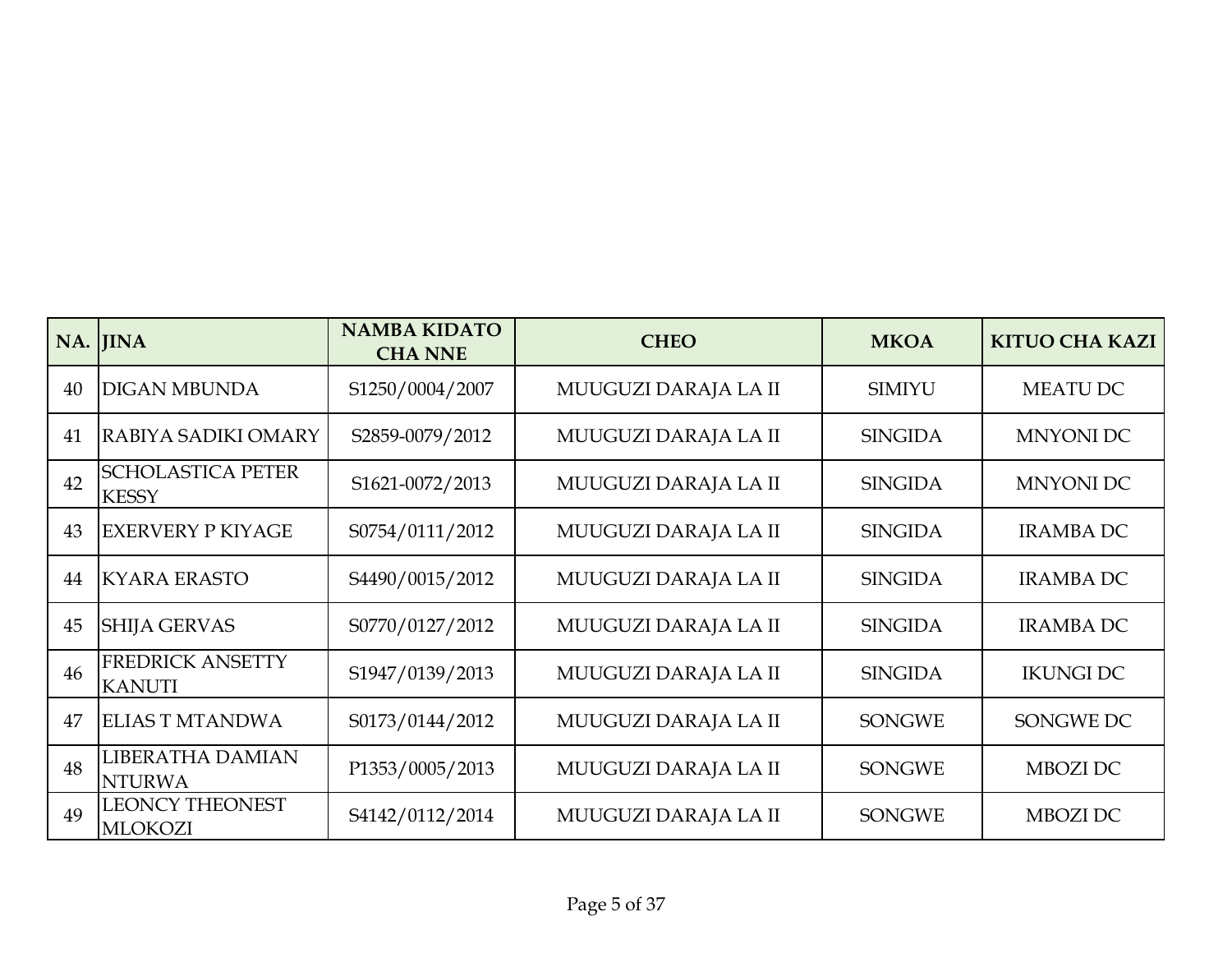|    | NA. JINA                                 | <b>NAMBA KIDATO</b><br><b>CHA NNE</b> | <b>CHEO</b>          | <b>MKOA</b>   | <b>KITUO CHA KAZI</b> |
|----|------------------------------------------|---------------------------------------|----------------------|---------------|-----------------------|
| 50 | <b>FEDRICK DONARD</b><br><b>NGOTA</b>    | S0500/0129/2013                       | MUUGUZI DARAJA LA II | <b>SONGWE</b> | MBOZI DC              |
| 51 | <b>HURUMA WILJACKSON</b>                 | S0325/0177/2008                       | MUUGUZI DARAJA LA II | <b>SONGWE</b> | MBOZI DC              |
| 52 | NEEMA PETER ENOCK                        | S0328/0092/2012                       | MUUGUZI DARAJA LA II | <b>SONGWE</b> | MBOZI DC              |
| 53 | <b>OREST RICHARD</b><br><b>NDAKIDEMI</b> | S0328/0241/2012                       | MUUGUZI DARAJA LA II | <b>SONGWE</b> | MBOZI DC              |
| 54 | <b>MBARAKA SAIDI</b><br><b>ABDALLAH</b>  | S0331/0157/2010                       | MUUGUZI DARAJA LA II | <b>SONGWE</b> | MBOZI DC              |
| 55 | <b>EMMY ANNO TEWELE</b>                  | S0332/0040/2012                       | MUUGUZI DARAJA LA II | <b>SONGWE</b> | MBOZI DC              |
| 56 | <b>AMIDA AHAMADA</b><br><b>MABARAZA</b>  | 0218/0006/2013                        | MUUGUZI DARAJA LA II | <b>SONGWE</b> | MBOZI DC              |
| 57 | <b>JANETH HASSAN</b>                     | S0333/0086/2013                       | MUUGUZI DARAJA LA II | <b>SONGWE</b> | MBOZI DC              |
| 58 | <b>MAGDALENA</b><br><b>PHILEMON</b>      | S0333/0095/2012                       | MUUGUZI DARAJA LA II | <b>SONGWE</b> | MBOZI DC              |
| 59 | <b>SHEIRA JUMA</b><br><b>MAHIMBO</b>     | S0340/0038/2013                       | MUUGUZI DARAJA LA II | <b>SONGWE</b> | <b>MOMBA DC</b>       |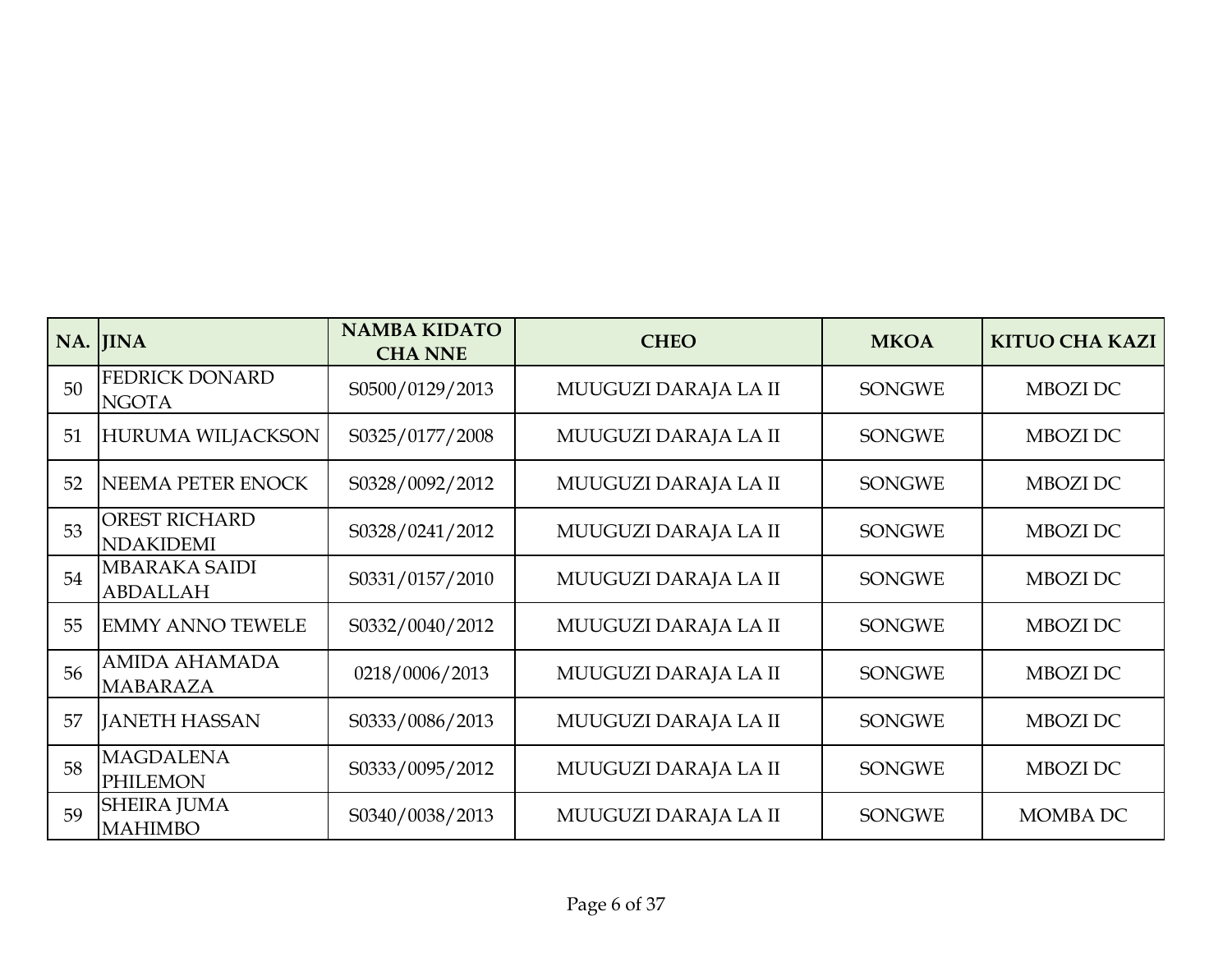|    | NA. JINA                                | <b>NAMBA KIDATO</b><br><b>CHA NNE</b> | <b>CHEO</b>          | <b>MKOA</b>   | <b>KITUO CHA KAZI</b> |
|----|-----------------------------------------|---------------------------------------|----------------------|---------------|-----------------------|
| 60 | <b>MASHAKA</b><br><b>M.TRYPHONE</b>     | S1608/0161/2010                       | MUUGUZI DARAJA LA II | <b>SONGWE</b> | <b>MOMBA DC</b>       |
| 61 | <b>HABIBA MOKIWA</b>                    | S0345/0041/2012                       | MUUGUZI DARAJA LA II | <b>SONGWE</b> | MOMBA DC              |
| 62 | MWANAHAMISI SALIM                       | S0345/0069/2013                       | MUUGUZI DARAJA LA II | <b>SONGWE</b> | <b>MOMBA DC</b>       |
| 63 | RAHMA A MFUKO                           | S0345/0078/2013                       | MUUGUZI DARAJA LA II | <b>SONGWE</b> | <b>MOMBA DC</b>       |
| 64 | <b>ZAINA N DAUDI</b>                    | S0345/0113/2013                       | MUUGUZI DARAJA LA II | <b>SONGWE</b> | <b>ILEJE DC</b>       |
| 65 | <b>FAUSTINA VITUS</b><br><b>KAPINGA</b> | S0223/0024/2010                       | MUUGUZI DARAJA LA II | <b>RUVUMA</b> | <b>TUNDURU DC</b>     |
| 66 | <b>SALAMA B RUSEWA</b>                  | S0345/0117/2012                       | MUUGUZI DARAJA LA II | <b>TABORA</b> | <b>TABORA MC</b>      |
| 67 | <b>ZAHRA MOHAMED</b>                    | S0345/0125/2011                       | MUUGUZI DARAJA LA II | <b>TABORA</b> | <b>TABORA UYUI</b>    |
| 68 | <b>DIANA JOHN</b><br><b>MWAPINGA</b>    | S0348/0008/2014                       | MUUGUZI DARAJA LA II | <b>TABORA</b> | <b>TABORA UYUI</b>    |
| 69 | EVALINE ZACHARIA                        | S0348/0023/2013                       | MUUGUZI DARAJA LA II | <b>TABORA</b> | <b>NZEGATC</b>        |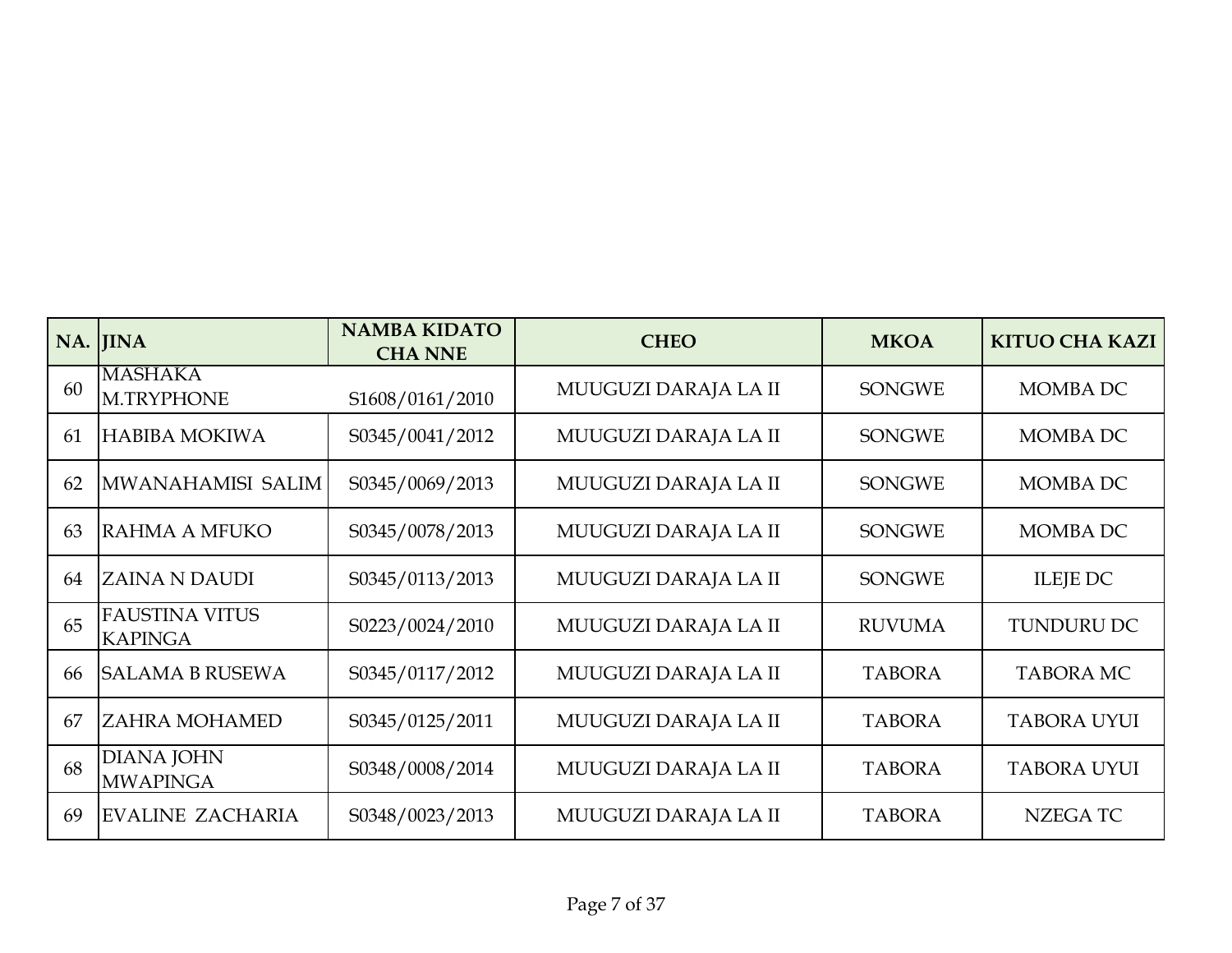|    | NA. JINA                                | <b>NAMBA KIDATO</b><br><b>CHA NNE</b> | <b>CHEO</b>          | <b>MKOA</b>   | <b>KITUO CHA KAZI</b> |
|----|-----------------------------------------|---------------------------------------|----------------------|---------------|-----------------------|
| 70 | <b>HAPPYNESS EZEKIEL</b>                | S0348/0031/2013                       | MUUGUZI DARAJA LA II | <b>TABORA</b> | <b>NZEGATC</b>        |
| 71 | <b>NAOMI JACKSON</b><br><b>NDWETE</b>   | S0348/0032/2012                       | MUUGUZI DARAJA LA II | <b>TABORA</b> | NZEGA TC              |
| 72 | <b>EMMANUEL</b><br><b>NDALAHWA</b>      | S0352/0034/2009                       | MUUGUZI DARAJA LA II | <b>TABORA</b> | <b>NZEGATC</b>        |
| 73 | <b>MAKASI PETRO KUMBI</b>               | S0352/0056/2010                       | MUUGUZI DARAJA LA II | <b>TABORA</b> | <b>URAMBO DC</b>      |
| 74 | <b>ERICA REGINALD</b><br><b>MUSHI</b>   | S0353/0008/2013                       | MUUGUZI DARAJA LA II | <b>TABORA</b> | <b>IGUNGA DC</b>      |
| 75 | NEEMAELI LAMECK<br><b>SIMON</b>         | S0353/0030/2012                       | MUUGUZI DARAJA LA II | <b>TABORA</b> | <b>IGUNGA DC</b>      |
| 76 | <b>ELIZABETH W MAFIE</b>                | S0355/0016/2012                       | MUUGUZI DARAJA LA II | <b>TABORA</b> | <b>IGUNGA DC</b>      |
| 77 | <b>FELISTER GIDALE</b><br><b>MWENDA</b> | S0358/0013/2009                       | MUUGUZI DARAJA LA II | <b>TABORA</b> | <b>SIKONGE DC</b>     |
| 78 | <b>MAGDALENA TITO</b><br><b>GEORGE</b>  | s0358/0021/2011                       | MUUGUZI DARAJA LA II | <b>TABORA</b> | <b>SIKONGE DC</b>     |
| 79 | <b>JANUARY JOHN</b><br>NG'ONYE          | S0358/0059/2012                       | MUUGUZI DARAJA LA II | <b>TABORA</b> | SIKONGE DC            |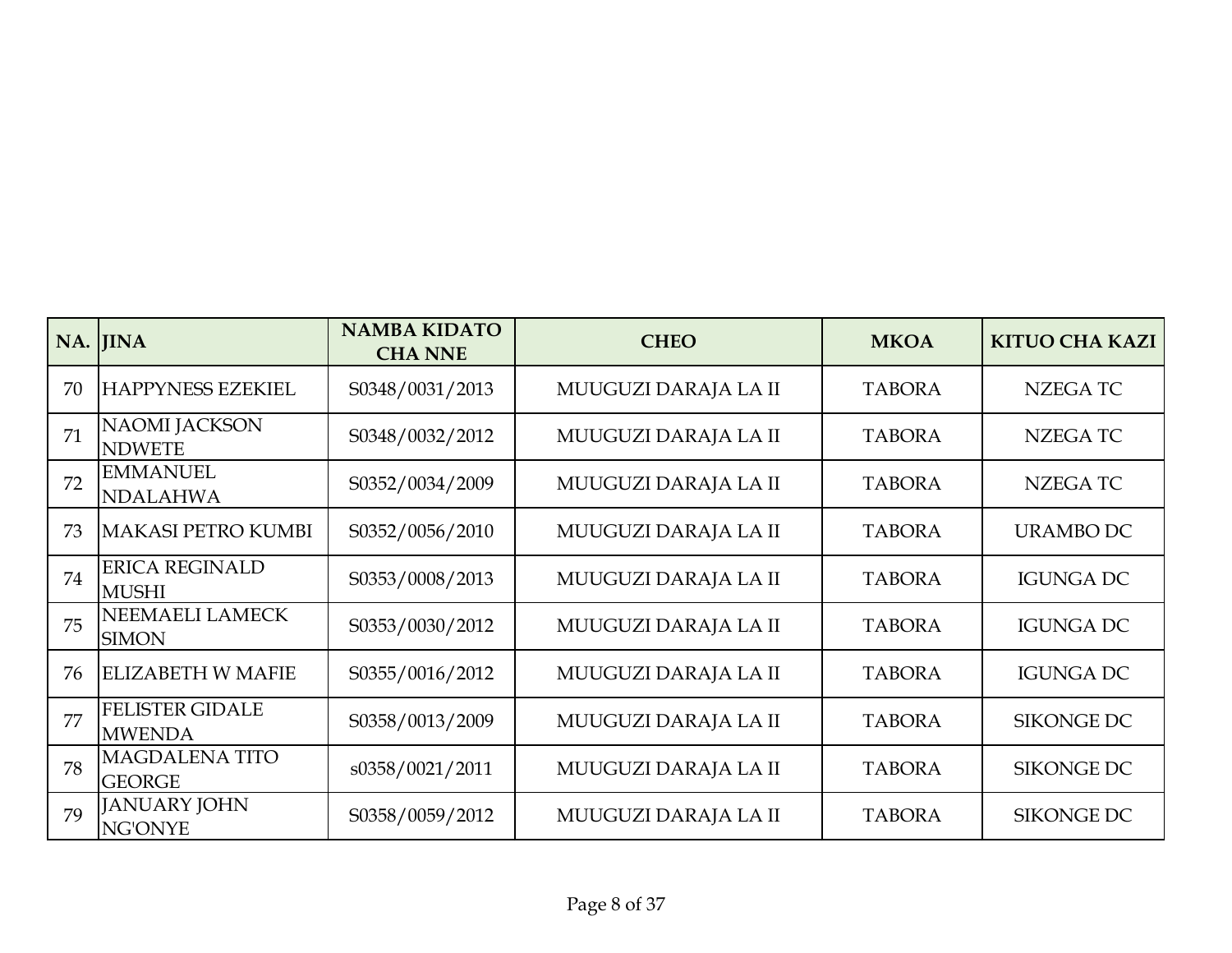|    | NA. JINA                                   | <b>NAMBA KIDATO</b><br><b>CHA NNE</b> | <b>CHEO</b>          | <b>MKOA</b>   | <b>KITUO CHA KAZI</b> |
|----|--------------------------------------------|---------------------------------------|----------------------|---------------|-----------------------|
| 80 | <b>SPERIUS JUSTON</b>                      | S0360/0167/2011                       | MUUGUZI DARAJA LA II | <b>TABORA</b> | <b>SIKONGE DC</b>     |
| 81 | <b>IENIPHER GODIFREY</b><br><b>LEMASEY</b> | S0361/0013/2013                       | MUUGUZI DARAJA LA II | <b>TABORA</b> | <b>SIKONGE DC</b>     |
| 82 | PASCHALINA HEZRON<br><b>GIDAHONDA</b>      | S0361/0029/2013                       | MUUGUZI DARAJA LA II | <b>TABORA</b> | <b>SIKONGE DC</b>     |
| 83 | NELLY KAYULA                               | S0370/0054/2011                       | MUUGUZI DARAJA LA II | <b>TABORA</b> | <b>SIKONGE DC</b>     |
| 84 | <b>JOSELYINE NYAMWIZA</b><br><b>PETER</b>  | S0218/0082/2015                       | MUUGUZI DARAJA LA II | <b>TABORA</b> | <b>SIKONGE DC</b>     |
| 85 | NEEMA YOHANA<br><b>SENG'ENGE</b>           | S0378/0015/2013                       | MUUGUZI DARAJA LA II | <b>TABORA</b> | <b>SIKONGE DC</b>     |
| 86 | <b>EMMANUEL HENRY</b><br><b>KUJELWA</b>    | S0380/0043/2010                       | MUUGUZI DARAJA LA II | <b>TABORA</b> | <b>NZEGA DC</b>       |
| 87 | <b>VERONICA JUMA</b>                       | S0380/0045/2012                       | MUUGUZI DARAJA LA II | <b>TABORA</b> | NZEGA DC              |
| 88 | <b>EMMANUEL CHARLES</b>                    | S0380/0063/2012                       | MUUGUZI DARAJA LA II | <b>TABORA</b> | <b>NZEGA DC</b>       |
| 89 | <b>LUCAS MIHAMBO</b>                       | S0380/0082/2012                       | MUUGUZI DARAJA LA II | <b>TABORA</b> | NZEGA DC              |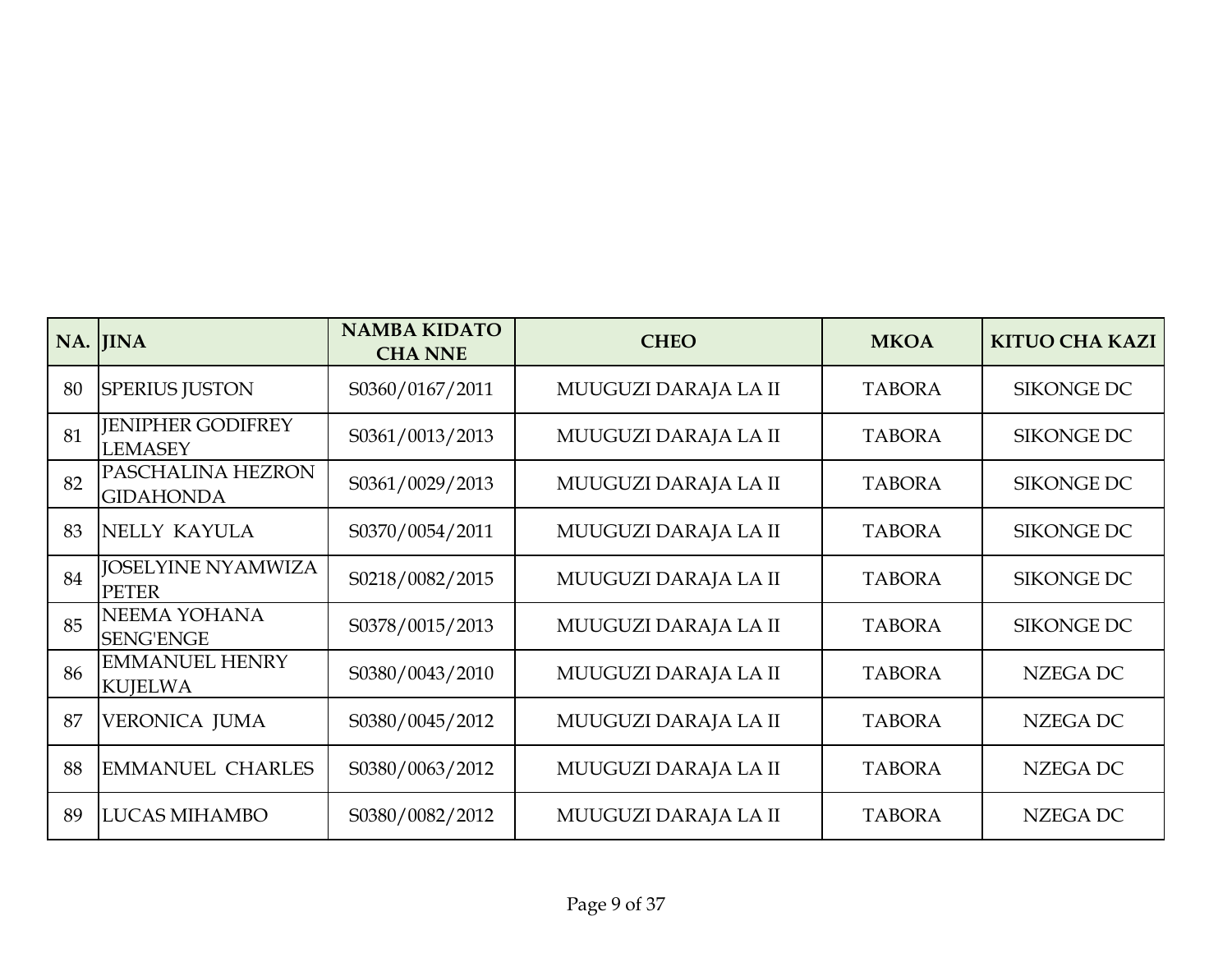|    | NA. JINA                                | <b>NAMBA KIDATO</b><br><b>CHA NNE</b> | <b>CHEO</b>                                    | <b>MKOA</b>   | <b>KITUO CHA KAZI</b> |
|----|-----------------------------------------|---------------------------------------|------------------------------------------------|---------------|-----------------------|
| 90 | PETER KAHAMBA                           | S0380/0094/2012                       | MUUGUZI DARAJA LA II                           | <b>TABORA</b> | <b>NZEGA DC</b>       |
| 91 | <b>JOHARI BUJIKU DAUDI</b>              | S0386/0029/2011                       | MUUGUZI DARAJA LA II                           | <b>TANGA</b>  | <b>KOROGWE DC</b>     |
| 92 | <b>BETRIDA MICHAEL</b><br><b>MASALU</b> | S0386/00O8/2012                       | MUUGUZI DARAJA LA II                           | <b>TANGA</b>  | LUSHOTO DC            |
| 93 | <b>JAMES MASANA</b><br><b>MGETA</b>     | S0386/0146/2011                       | MUUGUZI DARAJA LA II                           | <b>TANGA</b>  | LUSHOTO DC            |
| 94 | <b>NYANDA MASHILI</b>                   | S0386/0207/2013                       | MUUGUZI DARAJA LA II                           | <b>TANGA</b>  | LUSHOTO DC            |
| 95 | <b>MARYAM YUSSUF</b><br><b>MKANGA</b>   | S0392/0050/2012                       | MUUGUZI DARAJA LA II                           | <b>TANGA</b>  | LUSHOTO DC            |
| 96 | <b>REGINA MWANJOKOLO</b>                | S0913/0090/2012                       | MUUGUZI DARAJA LA II                           | <b>TANGA</b>  | <b>HANDENI DC</b>     |
| 97 | MWANAHAMISI JUMA<br><b>ABDALLAH</b>     | S1372/0061/2013                       | MUUGUZI DARAJA LA II                           | <b>TANGA</b>  | <b>KOROGWETC</b>      |
| 98 | <b>SAA H KIHERE</b>                     | S0345-0087/2013                       | MUUGUZI DARAJA LA II                           | <b>TANGA</b>  | <b>TANGA CC</b>       |
|    |                                         |                                       | 2. KADA YA AFISA MUUGUZI MSAIDIZI DARAJA LA II |               |                       |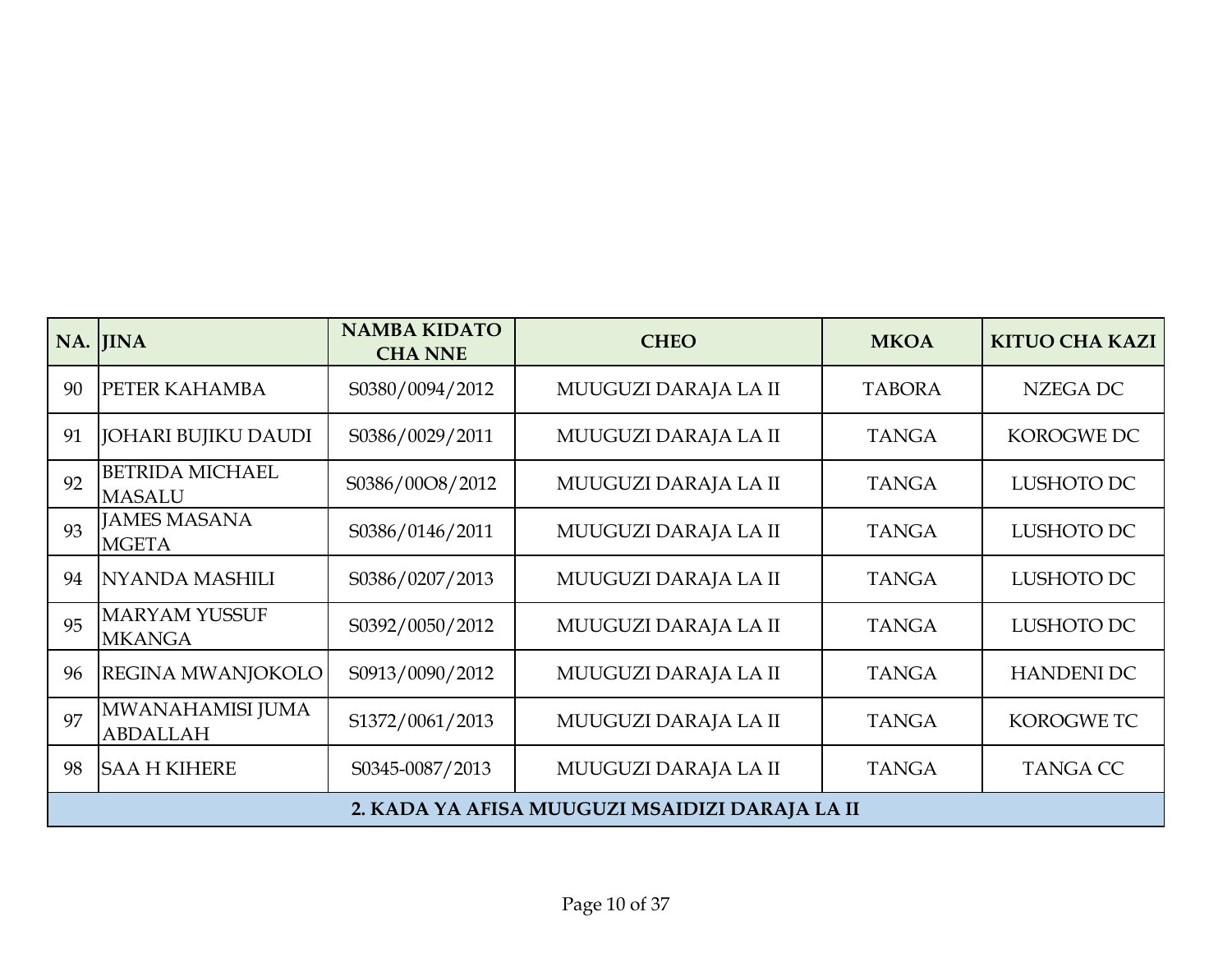|                 | NA. JINA                                | <b>NAMBA KIDATO</b><br><b>CHA NNE</b> | <b>CHEO</b>                            | <b>MKOA</b>   | <b>KITUO CHA KAZI</b> |
|-----------------|-----------------------------------------|---------------------------------------|----------------------------------------|---------------|-----------------------|
| $\mathbf{1}$    | PASKAZIA EMMANUEL                       | S0710/0018/2006                       | AFISA MUUGUZI MSAIDIZI<br>DARAJA LA II | <b>ARUSHA</b> | <b>KARATU DC</b>      |
| $\overline{2}$  | <b>SALMA S CHEYO</b>                    | S1665/0040/2009                       | AFISA MUUGUZI MSAIDIZI<br>DARAJA LA II | <b>ARUSHA</b> | <b>KARATU DC</b>      |
| 3               | <b>LEAH ALLAN</b><br><b>MUGAVILENCE</b> | S1578/0041/2009                       | AFISA MUUGUZI MSAIDIZI<br>DARAJA LA II | <b>DODOMA</b> | <b>KONDOA TC</b>      |
| 4               | RACHEL Y. MICHAEL                       | S0491/0031/2005                       | AFISA MUUGUZI MSAIDIZI<br>DARAJA LA II | <b>DODOMA</b> | <b>CHAMWINO DC</b>    |
| 5               | <b>JOSEPHINE J. LUKINDO</b>             |                                       | AFISA MUUGUZI MSAIDIZI<br>DARAJA LA II | <b>DODOMA</b> | KONDOA DC             |
| 6               | <b>JULIUS NASHON</b><br><b>KENGWA</b>   | S0119/0054/2008                       | AFISA MUUGUZI MSAIDIZI<br>DARAJA LA II | <b>DODOMA</b> | MPWAPWA DC            |
| 7               | <b>JAMAL HARUNA</b>                     | S0158/0046/2011                       | AFISA MUUGUZI MSAIDIZI<br>DARAJA LA II | <b>DODOMA</b> | MPWAPWA DC            |
| 8               | <b>PATRIC RUPIA</b>                     | S0302/0274/2008                       | AFISA MUUGUZI MSAIDIZI<br>DARAJA LA II | <b>GEITA</b>  | MBOGWE DC             |
| 9               | <b>LEAH ARAN</b><br><b>MGAVILENZI</b>   | S 1578/0041/2009                      | AFISA MUUGUZI MSAIDIZI<br>DARAJA LA II | <b>IRINGA</b> | KILOLO DC             |
| 10 <sup>1</sup> | <b>JOSEPH CHARLES</b><br><b>SANGA</b>   | S0867/0131/2010                       | AFISA MUUGUZI MSAIDIZI<br>DARAJA LA II | <b>IRINGA</b> | KILOLO DC             |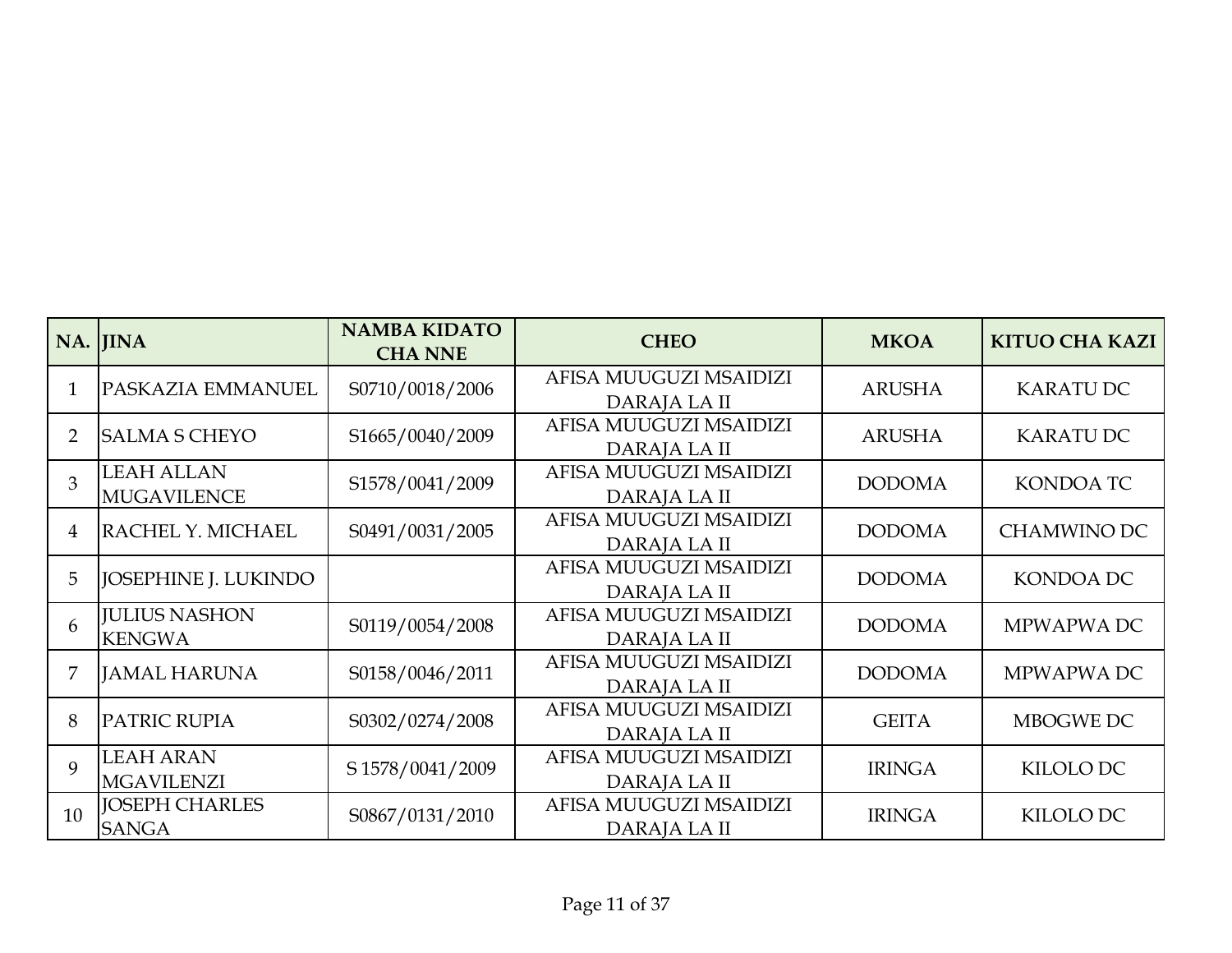|                | NA. JINA                                  | <b>NAMBA KIDATO</b><br><b>CHA NNE</b> | <b>CHEO</b>                            | <b>MKOA</b>    | <b>KITUO CHA KAZI</b> |  |  |  |
|----------------|-------------------------------------------|---------------------------------------|----------------------------------------|----------------|-----------------------|--|--|--|
| 11             | <b>HAPPINESS S. ALFRED</b>                | S1684/0010/2012                       | AFISA MUUGUZI MSAIDIZI<br>DARAJA LA II | <b>KIGOMA</b>  | KAKONKO DC            |  |  |  |
| 12             | <b>SR. PRIMITIVA</b><br><b>KOKUJWAUKA</b> | S0368/0057/2010                       | AFISA MUUGUZI MSAIDIZI<br>DARAJA LA II | <b>MANYARA</b> | <b>BABATI TC</b>      |  |  |  |
| 13             | <b>GRAYSON LUZUNGANA</b>                  | S0513/0062/2008                       | AFISA MUUGUZI MSAIDIZI<br>DARAJA LA II | <b>KATAVI</b>  | MPANDA DC             |  |  |  |
|                | 3. KADA YA AFISA MUUGUZI DARAJA LA II     |                                       |                                        |                |                       |  |  |  |
| $\mathbf{1}$   | SAMWEL ISAAC MWITA                        | S0881/0058/2007                       | AFISA MUUGUZI DARAJA LA II             | <b>SIMIYU</b>  | <b>BARIADI TC</b>     |  |  |  |
|                |                                           |                                       | 4. KADA YA MADAKTARI DARAJA LA II      |                |                       |  |  |  |
|                | <b>JULIUS CLEMENT</b>                     | S 0554/0093/2018                      | DAKTARI DARAJA LA II                   | <b>ARUSHA</b>  | <b>MONDULI DC</b>     |  |  |  |
| $\overline{2}$ | <b>DAUDI SABAS</b>                        | S0947/0030/2002                       | DAKTARI DARAJA LA II                   | <b>ARUSHA</b>  | <b>KARATU DC</b>      |  |  |  |
| 3              | <b>ALOYCE OISSO</b><br><b>MATHEW</b>      | S0979/0087/                           | DAKTARI DARAJA LA II                   | <b>DODOMA</b>  | <b>KONDOA TC</b>      |  |  |  |
| 4              | PROSPER JOSEPH                            | S0158/0705/2009                       | DAKTARI DARAJA LA II                   | <b>SINGIDA</b> | <b>MKALAMA DC</b>     |  |  |  |
| 5              | <b>MARYAM AWADHI</b><br><b>MAKWARA</b>    | <b>KE</b>                             | DAKTARI DARAJA LA II                   | <b>TANGA</b>   | LUSHOTO DC            |  |  |  |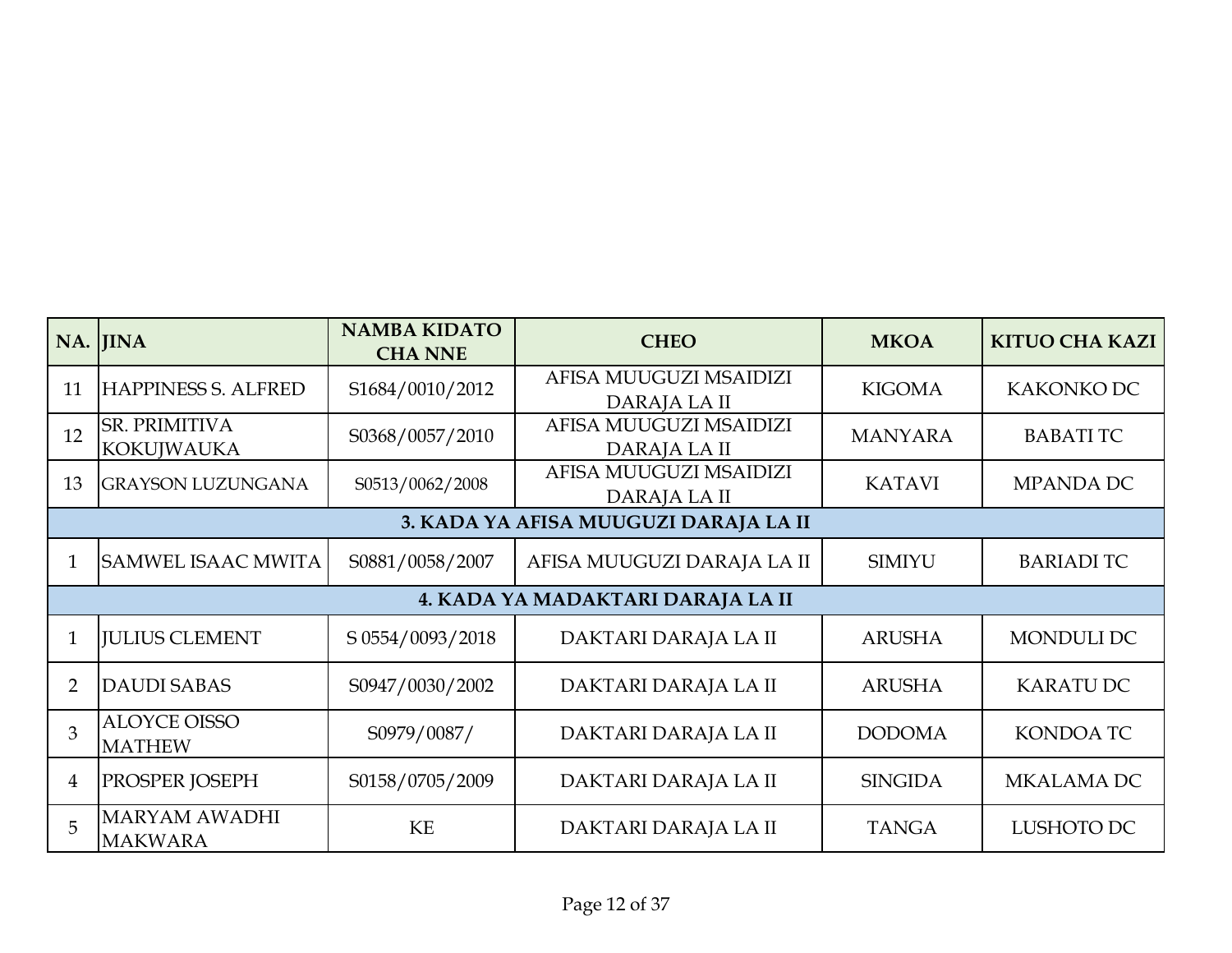|    | NA. JINA                               | <b>NAMBA KIDATO</b><br><b>CHA NNE</b> | <b>CHEO</b>          | <b>MKOA</b>      | <b>KITUO CHA KAZI</b> |
|----|----------------------------------------|---------------------------------------|----------------------|------------------|-----------------------|
| 6  | <b>MICHAEL MAPUNDA</b>                 | <b>ME</b>                             | DAKTARI DARAJA LA II | <b>DODOMA</b>    | <b>CHAMWINO DC</b>    |
|    | <b>FELISTER G UISSO</b>                | KE                                    | DAKTARI DARAJA LA II | <b>DODOMA</b>    | <b>CHAMWINO DC</b>    |
| 8  | <b>SARA MWAKASEGE</b>                  | S0214/0571/2010                       | DAKTARI DARAJA LA II | <b>SHINYANGA</b> | <b>KAHAMATC</b>       |
| 9  | <b>ANNA MAYO</b>                       | <b>KE</b>                             | DAKTARI DARAJA LA II | <b>DODOMA</b>    | <b>KONDOA DC</b>      |
| 10 | RABSON BAGOKA                          | <b>ME</b>                             | DAKTARI DARAJA LA II | <b>DODOMA</b>    | KONDOA DC             |
| 11 | <b>EDITRUDA GAMASSA</b>                | KE                                    | DAKTARI DARAJA LA II | <b>DODOMA</b>    | KONDOA DC             |
| 12 | NORMAN NORBERT                         | <b>ME</b>                             | DAKTARI DARAJA LA II | <b>GEITA</b>     | <b>GEITA DC</b>       |
| 13 | <b>CATHERINE R</b><br><b>BUTAMBALA</b> | KE                                    | DAKTARI DARAJA LA II | <b>GEITA</b>     | <b>CHATO DC</b>       |
| 14 | <b>EDNER H PHANUEL</b>                 | KE                                    | DAKTARI DARAJA LA II | <b>KAGERA</b>    | <b>BUKOBA DC</b>      |
| 15 | MAHONA JUMANNE                         | <b>ME</b>                             | DAKTARI DARAJA LA II | <b>KAGERA</b>    | <b>BUKOBA DC</b>      |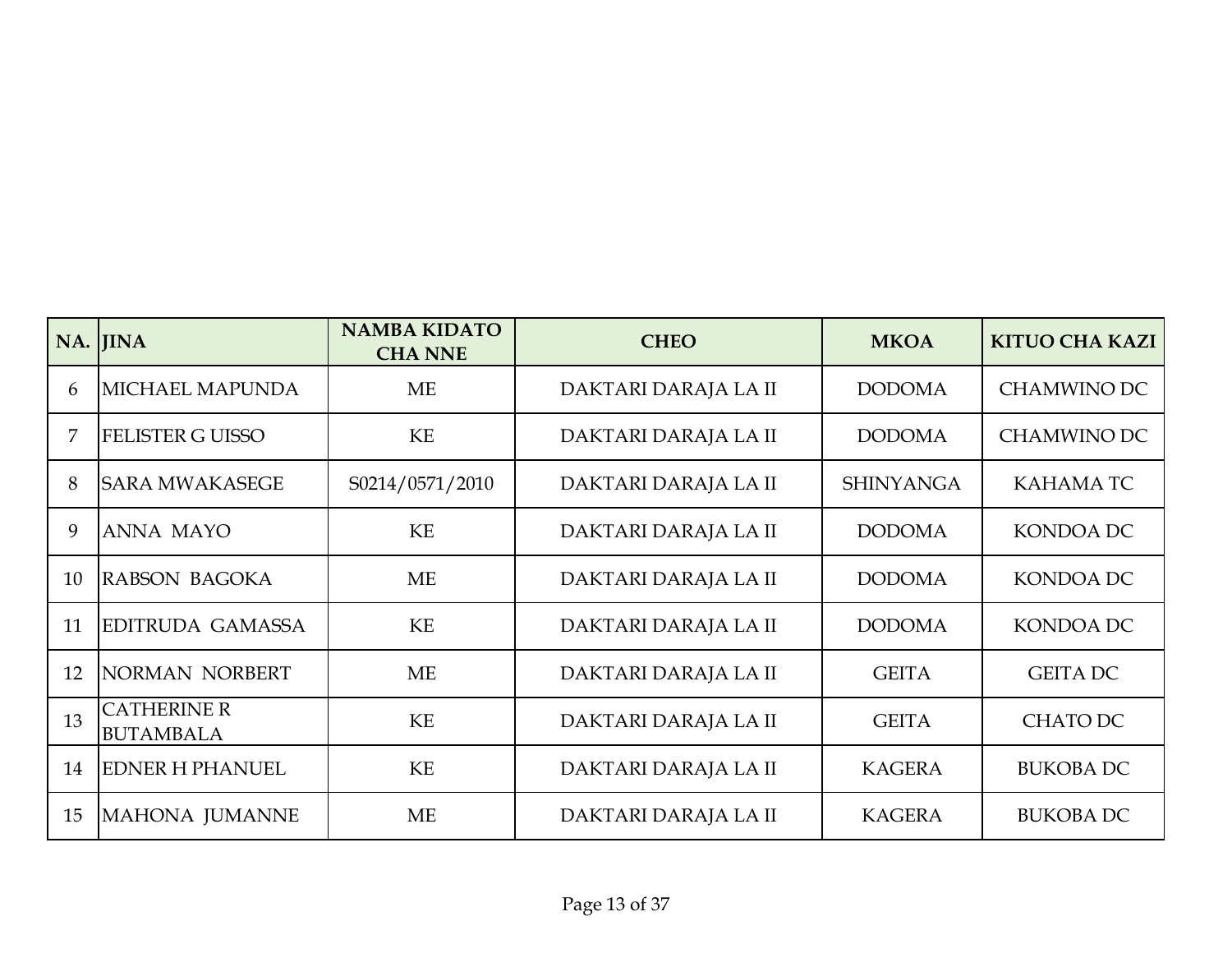|    | NA. JINA                               | <b>NAMBA KIDATO</b><br><b>CHA NNE</b> | <b>CHEO</b>          | <b>MKOA</b>        | <b>KITUO CHA KAZI</b> |
|----|----------------------------------------|---------------------------------------|----------------------|--------------------|-----------------------|
| 16 | MATHEW D. NINDIE                       | <b>ME</b>                             | DAKTARI DARAJA LA II | <b>KIGOMA</b>      | <b>KASULU DC</b>      |
| 17 | <b>SALUM TWAHILI</b>                   | <b>ME</b>                             | DAKTARI DARAJA LA II | <b>KIGOMA</b>      | <b>KASULU DC</b>      |
| 18 | <b>SAMWEL C MARMO</b>                  | <b>ME</b>                             | DAKTARI DARAJA LA II | <b>KIGOMA</b>      | <b>KASULU DC</b>      |
| 19 | <b>ELICE F MNUNGA</b>                  | <b>KE</b>                             | DAKTARI DARAJA LA II | <b>KIGOMA</b>      | KIBONDO DC            |
| 20 | <b>GRACE MUMANGI</b>                   | KE                                    | DAKTARI DARAJA LA II | <b>KILIMANJARO</b> | MOSHI MC              |
| 21 | <b>JACKLINE AVELINI</b>                | KE                                    | DAKTARI DARAJA LA II | <b>KIGOMA</b>      | KAKONKO DC            |
| 22 | <b>JOSEPH MARTIN</b><br><b>GABRIEL</b> | ME                                    | DAKTARI DARAJA LA II | <b>LINDI</b>       | <b>RUANGWA DC</b>     |
| 23 | PRIVATUS THEONEST<br><b>RUTINDA</b>    | <b>ME</b>                             | DAKTARI DARAJA LA II | <b>MARA</b>        | MUSOMA MC             |
| 24 | <b>AMINA ALLY</b>                      | KE                                    | DAKTARI DARAJA LA II | <b>MARA</b>        | <b>BUNDATC</b>        |
| 25 | MALNESTE JAMES                         | S1128/0038/2008                       | DAKTARI DARAJA LA II | <b>MARA</b>        | <b>RORYADC</b>        |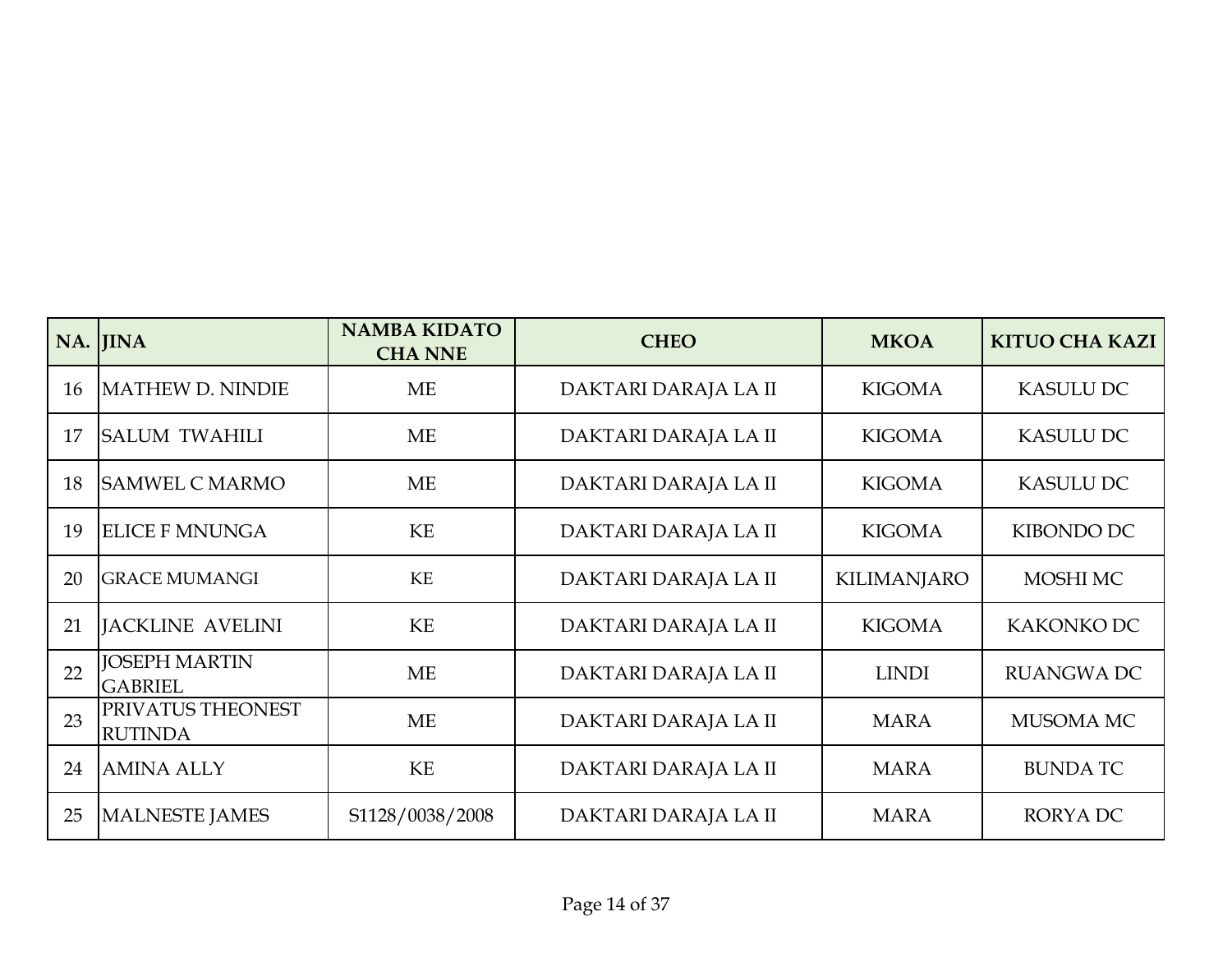|    | NA. JINA                                | <b>NAMBA KIDATO</b><br><b>CHA NNE</b> | <b>CHEO</b>          | <b>MKOA</b>     | <b>KITUO CHA KAZI</b> |
|----|-----------------------------------------|---------------------------------------|----------------------|-----------------|-----------------------|
| 26 | NAIMA PATRICK HIZZA                     | KE                                    | DAKTARI DARAJA LA II | <b>MTWARA</b>   | <b>NEWALATC</b>       |
| 27 | <b>SAMWEL EDWARD</b><br><b>MALLANGO</b> | <b>ME</b>                             | DAKTARI DARAJA LA II | <b>MBEYA</b>    | <b>RUNGWE DC</b>      |
| 28 | <b>ADAMU RASHIDI</b>                    | <b>ME</b>                             | DAKTARI DARAJA LA II | <b>MOROGORO</b> | <b>KILOSA DC</b>      |
| 29 | <b>FATMA ZAHRAN</b><br><b>MOHAMED</b>   | <b>KE</b>                             | DAKTARI DARAJA LA II | <b>MOROGORO</b> | <b>KILOMBERO DC</b>   |
| 30 | <b>HERMAN MNEMA</b>                     | <b>ME</b>                             | DAKTARI DARAJA LA II | <b>MOROGORO</b> | KILOMBERO DC          |
| 31 | <b>MBOJE LYESELO</b><br><b>MADUHU</b>   | ME                                    | DAKTARI DARAJA LA II | <b>MTWARA</b>   | MTWARA DC             |
| 32 | <b>JEREMIAH SEBASTIAN</b>               | <b>ME</b>                             | DAKTARI DARAJA LA II | <b>MTWARA</b>   | NANYAMBA TC           |
| 33 | SONIA JOSEPH KABIKA                     | KE                                    | DAKTARI DARAJA LA II | <b>MTWARA</b>   | <b>NEWALATC</b>       |
| 34 | <b>DOMINICK RAPHAEL</b>                 | ME                                    | DAKTARI DARAJA LA II | <b>NJOMBE</b>   | <b>MAKETE DC</b>      |
| 35 | MANDAGO ENOCK                           | <b>ME</b>                             | DAKTARI DARAJA LA II | <b>NJOMBE</b>   | LUDEWA DC             |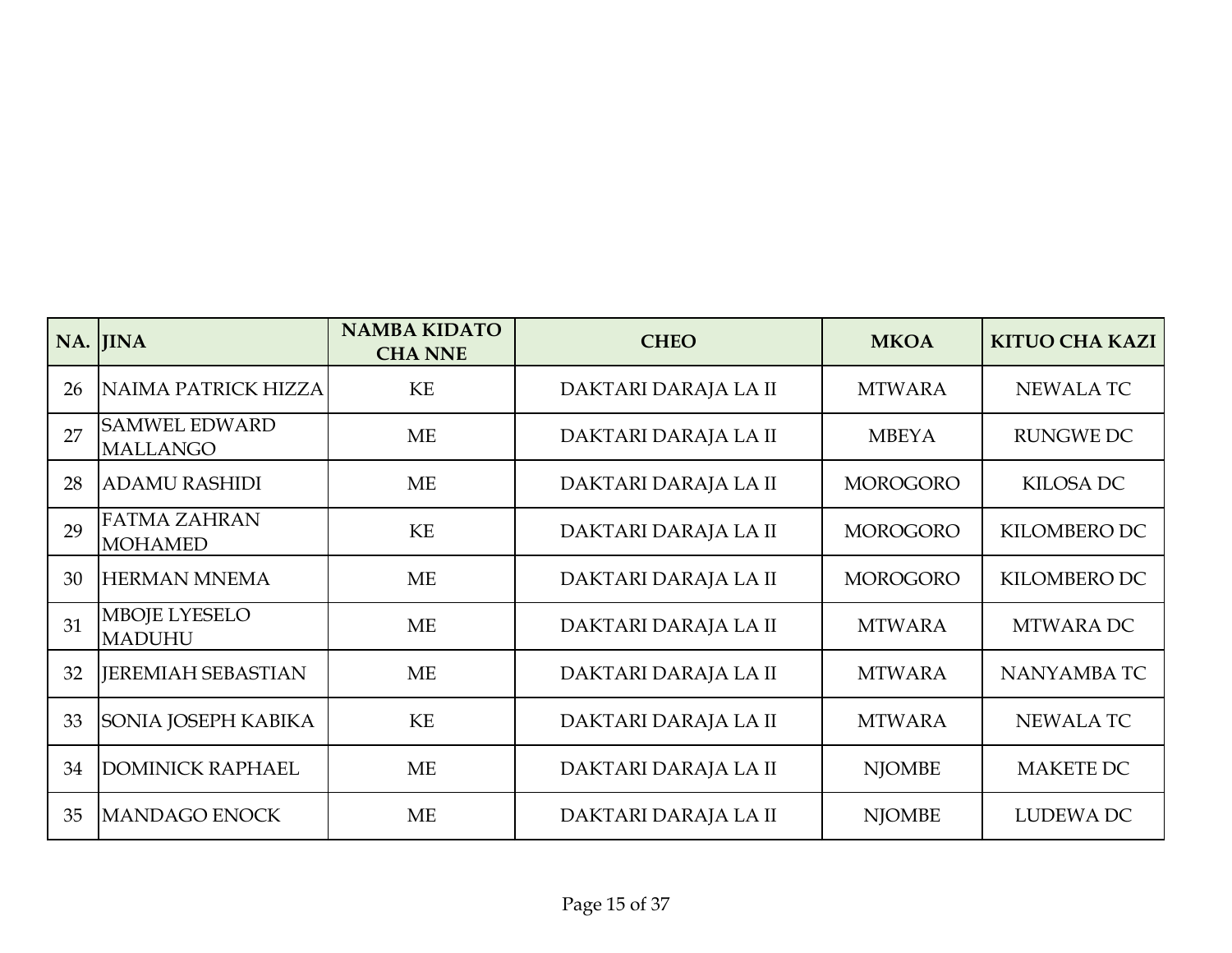|    | NA. JINA                              | <b>NAMBA KIDATO</b><br><b>CHA NNE</b> | <b>CHEO</b>          | <b>MKOA</b>      | <b>KITUO CHA KAZI</b> |
|----|---------------------------------------|---------------------------------------|----------------------|------------------|-----------------------|
| 36 | ASIA M. ALMASI                        | <b>KE</b>                             | DAKTARI DARAJA LA II | <b>NJOMBE</b>    | <b>LUDEWA DC</b>      |
| 37 | <b>MICHEL KIMARO</b>                  | <b>ME</b>                             | DAKTARI DARAJA LA II | <b>NJOMBE</b>    | LUDEWA DC             |
| 38 | <b>ANTAR FEREJI</b>                   | <b>ME</b>                             | DAKTARI DARAJA LA II | <b>SHINYANGA</b> | <b>KAHAMATC</b>       |
| 39 | <b>ROCHIUS MODEST</b>                 | S0304/0178/2008                       | DAKTARI DARAJA LA II | <b>PWANI</b>     | <b>KISARAWE DC</b>    |
| 40 | <b>ANNASTAZIA G</b><br><b>LUKINGA</b> | S1196/0002/2008                       | DAKTARI DARAJA LA II | <b>PWANI</b>     | <b>KISARAWE DC</b>    |
| 41 | MWITA N. MAGERE                       | S1278/0185/2007                       | DAKTARI DARAJA LA II | <b>PWANI</b>     | <b>KISARAWE DC</b>    |
| 42 | DAVID L MPALALE                       | S1071/0165/2006                       | DAKTARI DARAJA LA II | <b>PWANI</b>     | <b>BAGMOYO DC</b>     |
| 43 | PHILBERT ANTHONY                      | S0578/0158/2008                       | DAKTARI DARAJA LA II | <b>PWANI</b>     | <b>KIBAHA DC</b>      |
| 44 | <b>ALFRED CHIBWAE</b>                 | S1173/0048/2008                       | DAKTARI DARAJA LA II | <b>PWANI</b>     | <b>KIBITI DC</b>      |
| 45 | <b>UZIA MOHAMED</b>                   | 400002/035/2004                       | DAKTARI DARAJA LA II | <b>PWANI</b>     | <b>KISARAWE DC</b>    |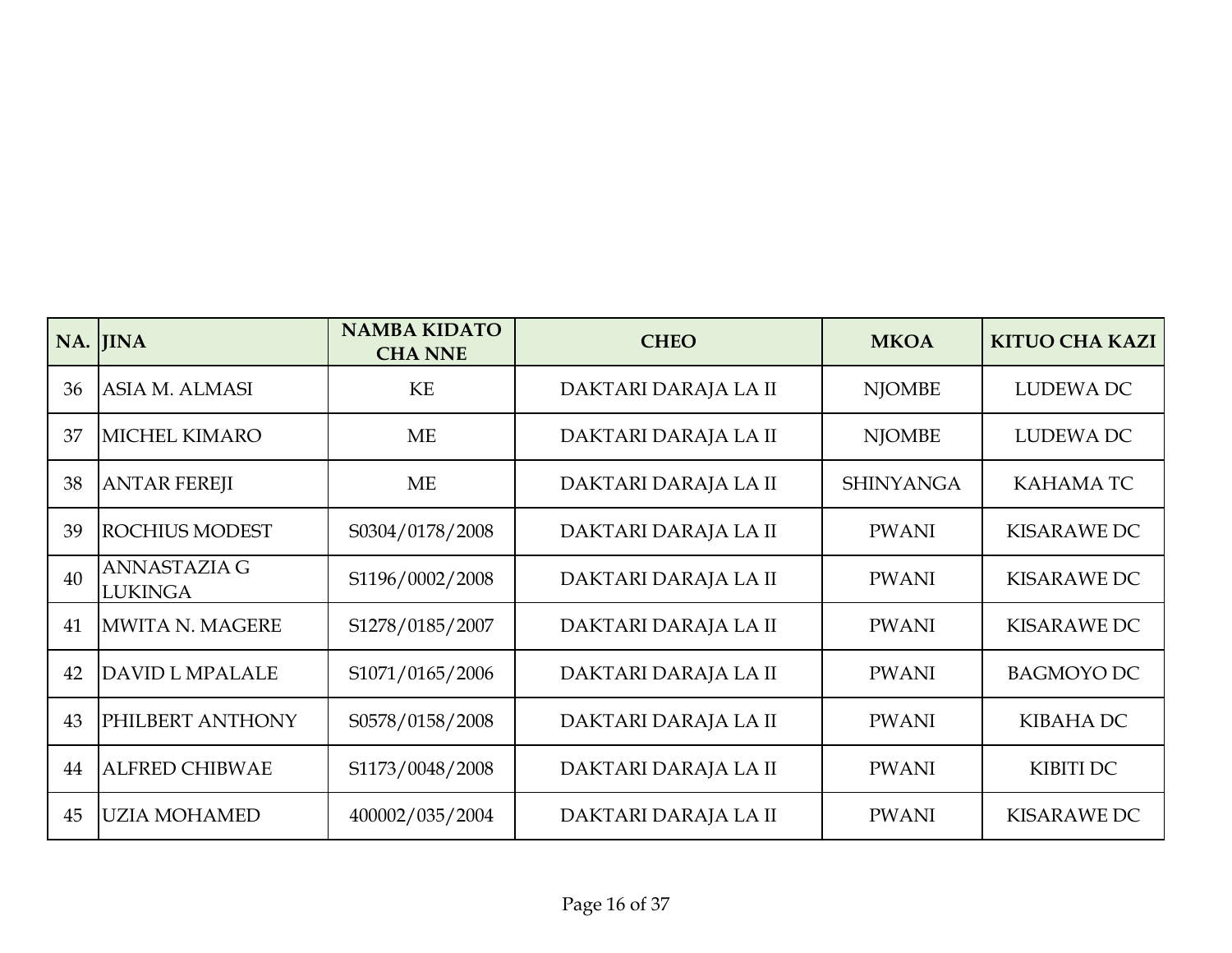|    | NA. JINA                                  | <b>NAMBA KIDATO</b><br><b>CHA NNE</b> | <b>CHEO</b>                    | <b>MKOA</b>   | <b>KITUO CHA KAZI</b> |
|----|-------------------------------------------|---------------------------------------|--------------------------------|---------------|-----------------------|
| 46 | MAMIZA JUMBE                              | S0345/0054/                           | DAKTARI DARAJA LA II           | <b>PWANI</b>  | <b>RUFIJI DC</b>      |
| 47 | <b>ANTAR FEREJI</b>                       | S0413/0008/2008                       | DAKTARI DARAJA LA II           | <b>PWANI</b>  | <b>MAFIA DC</b>       |
| 48 | <b>JUMA MOHAMEDI</b><br><b>SEMKAMBA</b>   | S0548/0085/2007                       | DAKTARI DARAJA LA II           | <b>PWANI</b>  | <b>KISARAWE DC</b>    |
| 49 | <b>PAULA MADATA</b>                       | S0208/0144/2007                       | DAKTARI DARAJA LA II           | <b>SONGWE</b> | MBOZI DC              |
| 50 | <b>JOSEPHAT MBONEA</b><br><b>KALIPESA</b> | S0155/0045/2006                       | DAKTARI DARAJA LA II           | <b>RUVUMA</b> | <b>TUNDURU DC</b>     |
| 51 | <b>ELIZABETH MREMA</b>                    | S0222/0043/2007                       | DAKTARI DARAJA LA II           | <b>RUVUMA</b> | NAMTUMBO DC           |
| 52 | MAGESA JOSEPH                             | S0731/0337/2004                       | DAKTARI DARAJA LA II           | <b>RUVUMA</b> | <b>TUNDURU DC</b>     |
| 53 | <b>ANDREW ASANTIEL</b><br><b>ELIASI</b>   |                                       | DAKTARI DARAJA LA II           | <b>TABORA</b> | <b>SIKONGE DC</b>     |
| 54 | <b>ANICENT M.</b><br><b>BARNABAS</b>      |                                       | DAKTARI DARAJA LA II           | <b>TABORA</b> | <b>IGUNGA DC</b>      |
|    |                                           |                                       | 5. KADA YA TABIBU DARAJA LA II |               |                       |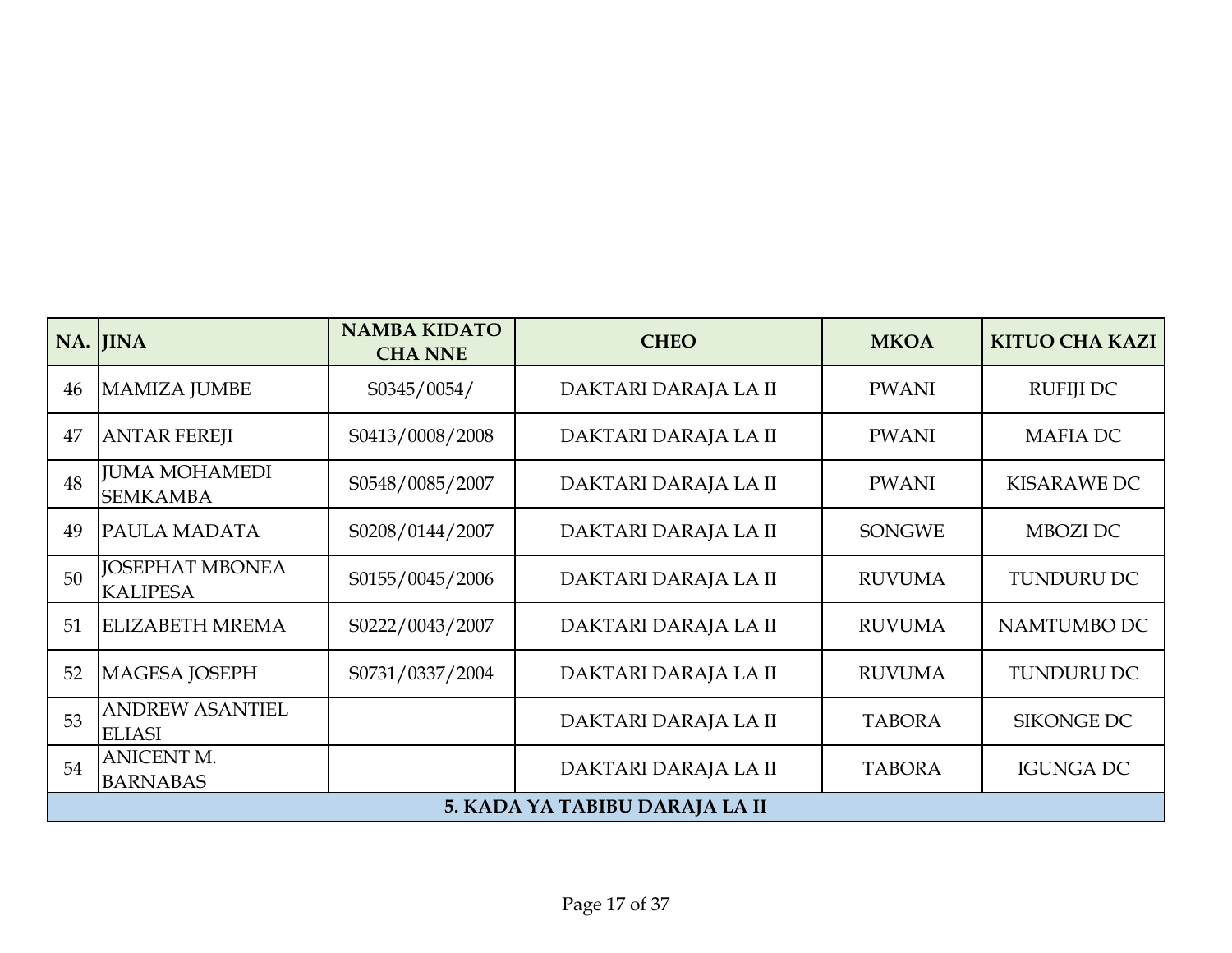|                | NA. JINA                                | <b>NAMBA KIDATO</b><br><b>CHA NNE</b> | <b>CHEO</b>         | <b>MKOA</b>   | <b>KITUO CHA KAZI</b> |
|----------------|-----------------------------------------|---------------------------------------|---------------------|---------------|-----------------------|
|                | <b>ANITHA MORICE</b><br><b>BONGOLE</b>  | S3101/008/2012                        | TABIBU DARAJA LA II | <b>ARUSHA</b> | <b>ARUSHA CC</b>      |
| $\overline{2}$ | <b>SAID SENGANO</b>                     |                                       | TABIBU DARAJA LA II | <b>ARUSHA</b> | <b>MONDULI DC</b>     |
| 3              | <b>FRANK VICENT</b><br><b>MAZENGO</b>   | S0448/0137/2012                       | TABIBU DARAJA LA II | <b>ARUSHA</b> | MONDULI DC            |
| 4              | RUKIA M. KASHEBU                        | S1665/0036/2009                       | TABIBU DARAJA LA II | <b>ARUSHA</b> | <b>MONDULI DC</b>     |
| 5              | <b>SAFIEL LEONARD</b><br><b>MASHIKA</b> | S0906/0200/2011                       | TABIBU DARAJA LA II | <b>ARUSHA</b> | <b>KARATU DC</b>      |
| 6              | <b>MARY PETER</b>                       | S0368/0043/2010                       | TABIBU DARAJA LA II | <b>ARUSHA</b> | <b>MONDULI DC</b>     |
| 6              | <b>EMANUEL MAKAKI</b>                   | S0784/0265/2008                       | TABIBU DARAJA LA II | <b>ARUSHA</b> | <b>KARATU DC</b>      |
| 7              | <b>ANDREW</b><br><b>KATABAHANGA</b>     |                                       | TABIBU DARAJA LA II | <b>ARUSHA</b> | <b>ARUSHA DC</b>      |
| 8              | <b>BADI MALUNDE</b>                     |                                       | TABIBU DARAJA LA II | <b>ARUSHA</b> | LONGIDO DC            |
| $\mathbf Q$    | <b>SAIRIS PANCRAS</b><br><b>NGULU</b>   | S0270/0081/2010                       | TABIBU DARAJA LA II | <b>ARUSHA</b> | LONGIDO DC            |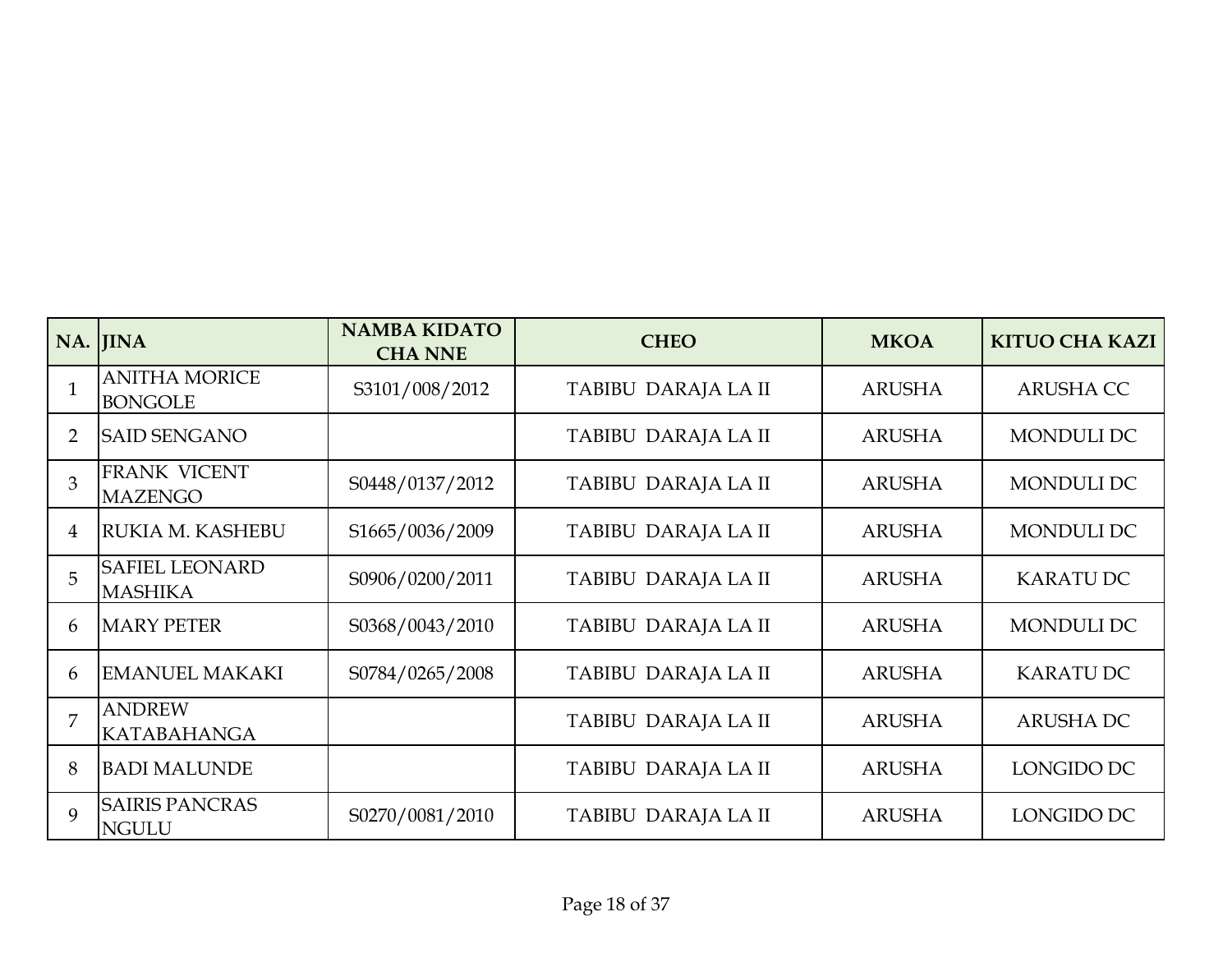|    | NA. JINA                                    | <b>NAMBA KIDATO</b><br><b>CHA NNE</b> | <b>CHEO</b>         | <b>MKOA</b>          | <b>KITUO CHA KAZI</b> |
|----|---------------------------------------------|---------------------------------------|---------------------|----------------------|-----------------------|
| 10 | <b>BEATRICE INNOCENT</b><br><b>MASHAURI</b> | S0237/0007/2010                       | TABIBU DARAJA LA II | <b>DAR ES SALAAM</b> | TEMEKE MC             |
| 11 | <b>DONATHA</b><br>NDYETIABURA               |                                       | TABIBU DARAJA LA II | <b>DAR ES SALAAM</b> | <b>UBUNGO MC</b>      |
| 12 | <b>HILTRUDE HEZRON</b><br><b>LUSANYA</b>    |                                       | TABIBU DARAJA LA II | <b>DODOMA</b>        | <b>CHEMBA DC</b>      |
| 13 | <b>MELKIORY AGUST</b><br><b>KUNDY</b>       | S2126/0090/2012                       | TABIBU DARAJA LA II | <b>DODOMA</b>        | <b>KONDOA DC</b>      |
| 14 | <b>SADAM HUSEIN MBINJI</b>                  | S2474/0050/2013                       | TABIBU DARAJA LA II | <b>DODOMA</b>        | KONDOA DC             |
| 15 | <b>KANYIKA ZAHORO</b><br><b>MWINJUMA</b>    | S1796/0054/                           | TABIBU DARAJA LA II | <b>DODOMA</b>        | MPWAPWA DC            |
| 16 | <b>SHADRACK L. MGENI</b>                    | S0167/0061/2010                       | TABIBU DARAJA LA II | <b>DODOMA</b>        | MPWAPWA DC            |
| 17 | <b>ELVIS PROJESTUS</b><br><b>KAJUNA</b>     | S0387/0058/2013                       | TABIBU DARAJA LA II | <b>GEITA</b>         | NYANGH'WALE<br>DC     |
| 18 | KAROLI MJALIWAKATI                          | S0420/0034/2010                       | TABIBU DARAJA LA II | <b>IRINGA</b>        | KILOLO DC             |
| 19 | MELKIZEDIC CORNEL<br><b>MALANGALILA</b>     |                                       | TABIBU DARAJA LA II | <b>IRINGA</b>        | <b>IRINGA DC</b>      |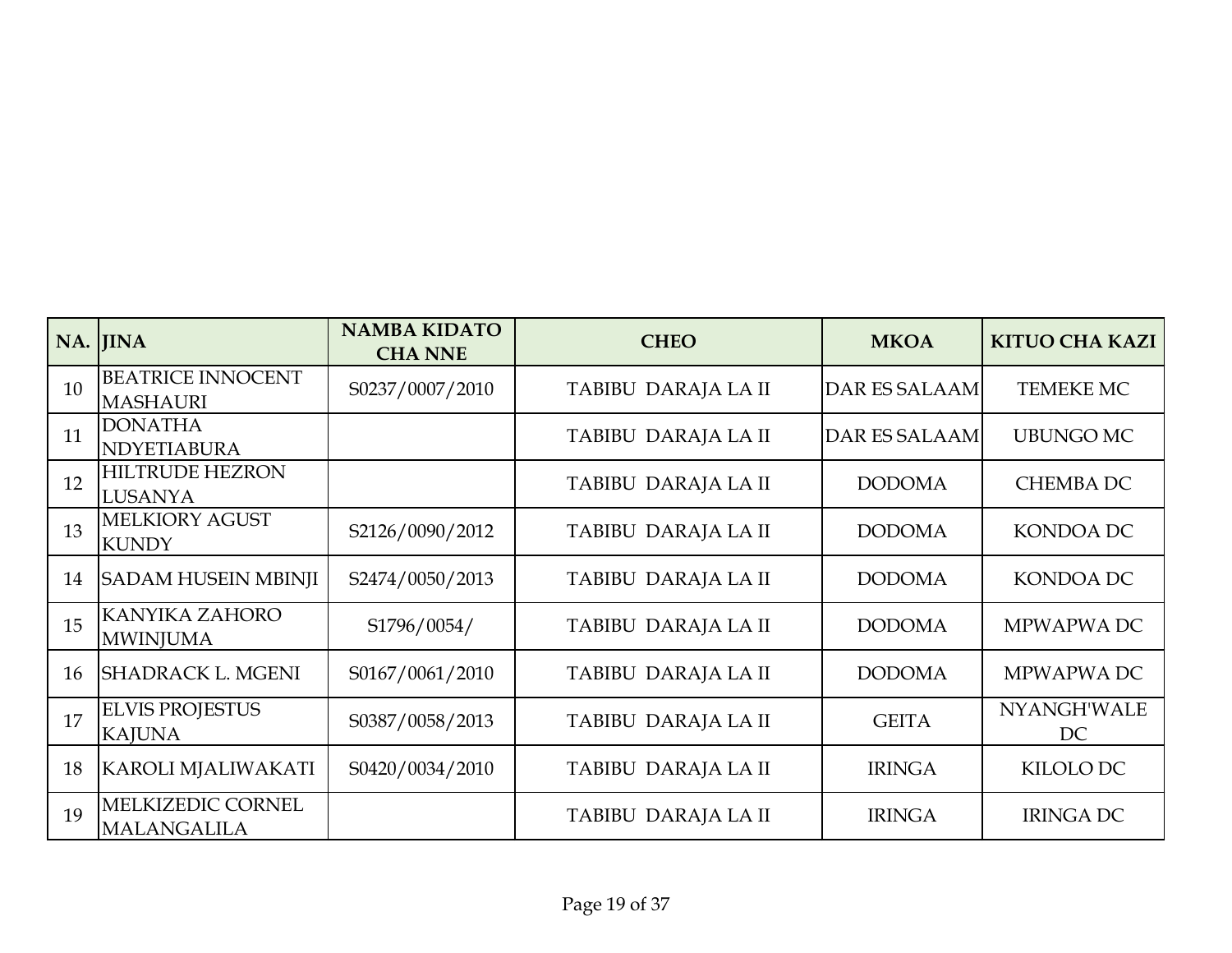|    | NA. JINA                                 | <b>NAMBA KIDATO</b><br><b>CHA NNE</b> | <b>CHEO</b>                                | <b>MKOA</b>   | <b>KITUO CHA KAZI</b> |
|----|------------------------------------------|---------------------------------------|--------------------------------------------|---------------|-----------------------|
| 20 | <b>MASANJA BYULA</b>                     |                                       | TABIBU DAARAJA LA II                       | <b>KIGOMA</b> | <b>KASULU TC</b>      |
| 21 | <b>HALFAN MLANGA</b>                     | S0413/0031/2012                       | TABIBU DARAJA LA II                        | <b>PWANI</b>  | KISARAWE DC           |
|    |                                          |                                       | <b>6. KADA YA TABIBU MSAIDIZI</b>          |               |                       |
|    | <b>SUMA MWASUKA</b>                      | S2064/0087/2011                       | <b>TABIBU MSAIDIZI</b>                     | <b>DODOMA</b> | <b>KONGWADC</b>       |
| 2  | <b>SHIGELA G.JEREMIA</b>                 | S0546/0325                            | <b>TABIBU MSAIDIZI</b>                     | <b>DODOMA</b> | MPWAPWA DC            |
| 3  | <b>NANCY FABIOLA</b><br><b>KILONGOLA</b> | S1621/0017/2012-                      | <b>TABIBU MSAIDIZI</b>                     | <b>IRINGA</b> | KILOLO                |
| 4  | <b>I</b> SHUKURU HAMIS                   | S3034/0236/2012                       | <b>TABIBU MSAIDIZI</b>                     | <b>KIGOMA</b> | KIBONDO DC            |
| 5  | <b>CHARLES LEONARD</b>                   | P0806/0106/2010                       | <b>TABIBU MSAIDIZI</b>                     | <b>KIGOMA</b> | <b>KIGOMA DC</b>      |
| 6  | <b>SWAUMU SHABANI</b>                    | S3913/0065/2011                       | <b>TABIBU MSAIDIZI</b>                     | <b>KIGOMA</b> | <b>KIGOMA DC</b>      |
| 7  | PASCAL DAUD<br><b>ALPHRED</b>            |                                       | <b>TABIBU MSAIDIZI</b>                     | <b>KIGOMA</b> | <b>KASULU TC</b>      |
|    |                                          |                                       | 7. KADA YA MTEKNOLOJIA MIONZI DARAJA LA II |               |                       |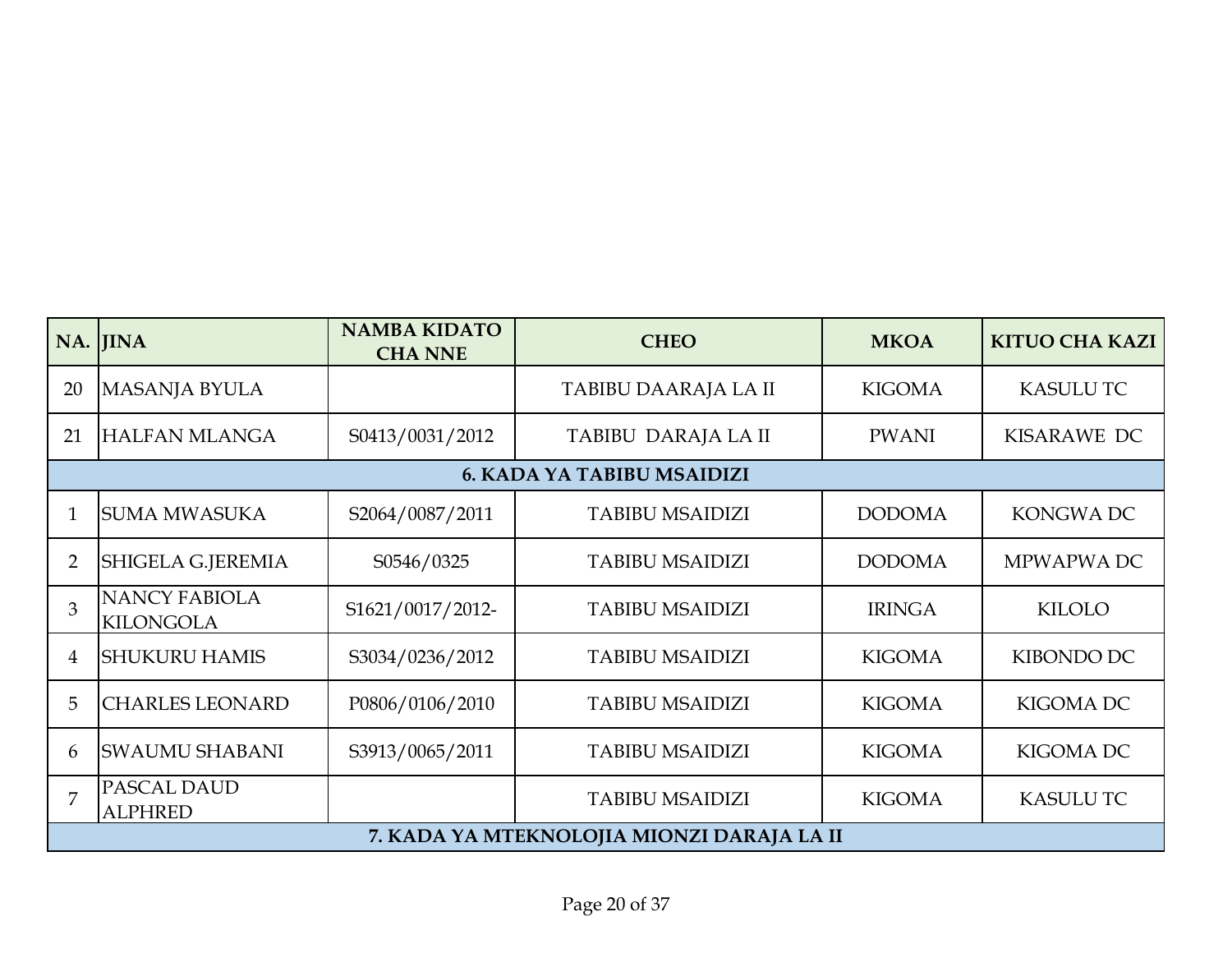|                | NA. JINA                                  | <b>NAMBA KIDATO</b><br><b>CHA NNE</b> | <b>CHEO</b>                                       | <b>MKOA</b>        | <b>KITUO CHA KAZI</b> |
|----------------|-------------------------------------------|---------------------------------------|---------------------------------------------------|--------------------|-----------------------|
| $\mathbf{1}$   | <b>JUMA IDRISA JUTA</b>                   | S2281/0106/2010                       | MTEKNOLOJIA MIONZI DARAJA<br>LA II                | <b>ARUSHA</b>      | <b>ARUSHA CC</b>      |
| $\overline{2}$ | <b>FELIX FRANCIS</b>                      | S0731/0207/2014                       | MTEKNOLOJIA MIONZI DARAJA<br>LA II                | <b>KILIMANJARO</b> | MWANGA DC             |
|                |                                           |                                       | 8. KADA YA AFISA MTEKNOLOJIA MAABARA DARAJA LA II |                    |                       |
|                | <b>EMMANUEL</b><br><b>MICKIDADI</b>       | S0136/0026/2011                       | <b>AFISA MTEKNOLOJIA</b><br>MAABARA DARAJA LA II  | <b>IRINGA</b>      | <b>MAFINGATC</b>      |
| $\overline{2}$ | <b>UPENDO LUPUMKO</b><br><b>MSIGWA</b>    | S0167/0021/2013                       | AFISA MTEKNOLOJIA<br>MAABARA DARAJA LA II         | <b>KIGOMA</b>      | KIGOMA DC             |
| 3              | <b>SARA T RICHARD</b>                     | S0201/0112/2011                       | AFISA MTEKNOLOJIA<br>MAABARA DARAJA LA II         | <b>MANYARA</b>     | <b>MBULU TC</b>       |
| 4              | NEEMASIA S MLAY                           | S0228/0067/2011                       | AFISA MTEKNOLOJIA<br>MAABARA DARAJA LA II         | <b>MBEYA</b>       | <b>BUSOKELO DC</b>    |
| 5              | <b>SHITA KASELA</b>                       | S0253/0056/2011                       | AFISA MTEKNOLOJIA<br>MAABARA DARAJA LA II         | <b>SIMIYU</b>      | <b>BARIADI DC</b>     |
| 6              | <b>HOLYNESS PHILEMON</b><br><b>SAMSON</b> | S0262/0022/2011                       | AFISA MTEKNOLOJIA<br>MAABARA DARAJA LA II         | <b>SONGWE</b>      | SONGWE DC             |
| 7              | PRIVIAH OBADIAH<br><b>KALALA</b>          | S1964/0112/2012                       | AFISA MTEKNOLOJIA<br>MAABARA DARAJA LA II         | <b>PWANI</b>       | <b>CHALINZE DC</b>    |
|                |                                           |                                       | 9. KADA YA MTEKNOLOJIA MAABARA DARAJA LA II       |                    |                       |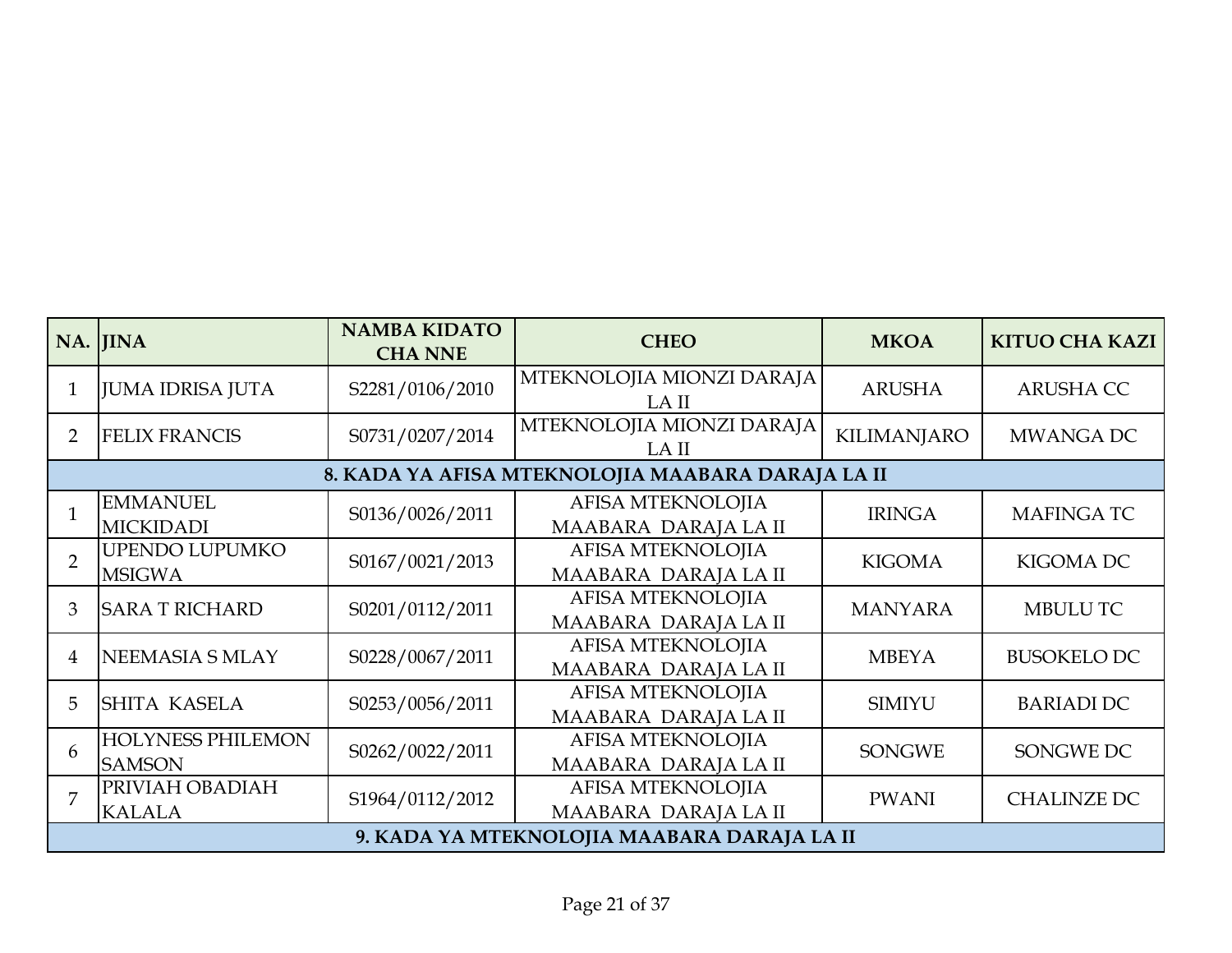|                | NA. JINA                                 | <b>NAMBA KIDATO</b><br><b>CHA NNE</b> | <b>CHEO</b>                         | <b>MKOA</b>          | <b>KITUO CHA KAZI</b> |
|----------------|------------------------------------------|---------------------------------------|-------------------------------------|----------------------|-----------------------|
|                | <b>NAPHTARY</b><br><b>EMMANUEL</b>       | S0765/0036/2011                       | MTEKNOLOJIA MAABARA<br>DARAJA LA II | <b>DAR ES SALAAM</b> | TEMEKE MC             |
| $\overline{2}$ | <b>MARWA NYAMAISA</b><br><b>KISAGERO</b> |                                       | MTEKNOLOJIA MAABARA<br>DARAJA LA II | <b>DODOMA</b>        | DODOMA CC             |
| 3              | <b>ALFRED MOSES MSUYA</b>                | S0886-0091/2011                       | MTEKNOLOJIA MAABARA<br>DARAJA LA II | <b>DODOMA</b>        | KONGWA DC             |
| 4              | <b>EDWARD SHEIZA</b>                     | S0123/0027/2009                       | MTEKNOLOJIA MAABARA<br>DARAJA LA II | <b>DODOMA</b>        | <b>KONGWADC</b>       |
| 5              | <b>DHAHIRI MNZAVA</b>                    | S0142/0011/2011                       | MTEKNOLOJIA MAABARA<br>DARAJA LA II | <b>DODOMA</b>        | <b>BAHIDC</b>         |
| 6              | YESTINA MABULA                           | S0203/0180/2009                       | MTEKNOLOJIA MAABARA<br>DARAJA LA II | <b>KAGERA</b>        | <b>KARAGWE DC</b>     |
|                | RIZIKI AZIZI MLACHA                      | S0212/0073/2010                       | MTEKNOLOJIA MAABARA<br>DARAJA LA II | <b>KATAVI</b>        | <b>MPANDA DC</b>      |
| 8              | <b>DOREEN GASPER</b><br><b>MALEKELA</b>  | S0278/0017/2011                       | MTEKNOLOJIA MAABARA<br>DARAJA LA II | <b>KATAVI</b>        | MLELE DC              |
| 9              | <b>MULGE HAMADI</b><br><b>MSANGI</b>     | S0302/0308/2009                       | MTEKNOLOJIA MAABARA<br>DARAJA LA II | <b>KIGOMA</b>        | <b>BUHIGWE</b>        |
| 10             | LUGATA MBOJE MHOJA                       | S0305/0070/2010                       | MTEKNOLOJIA MAABARA<br>DARAJA LA II | <b>KILIMANJARO</b>   | <b>SAME DC</b>        |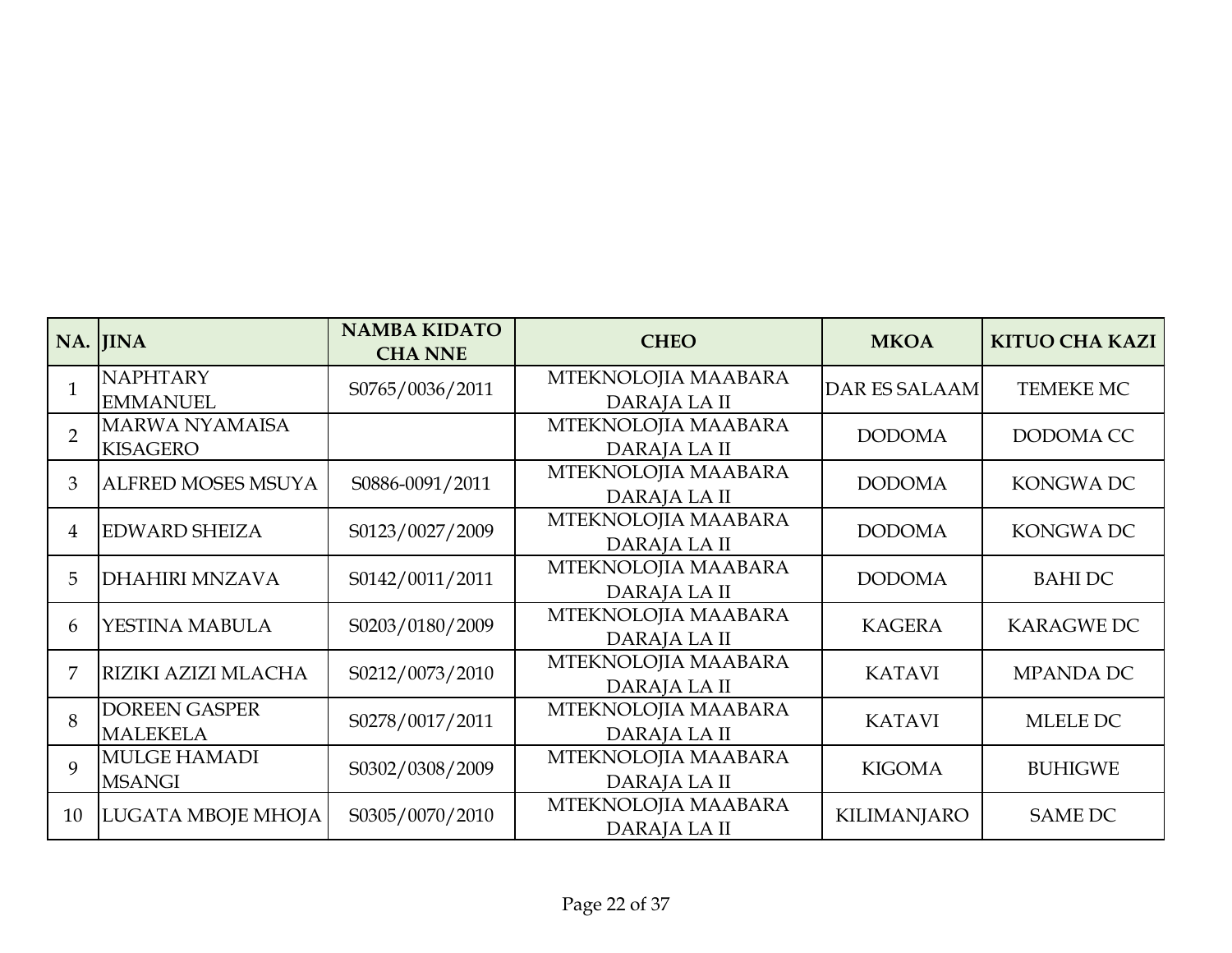|    | NA. JINA                                  | <b>NAMBA KIDATO</b><br><b>CHA NNE</b> | <b>CHEO</b>                         | <b>MKOA</b>     | <b>KITUO CHA KAZI</b> |
|----|-------------------------------------------|---------------------------------------|-------------------------------------|-----------------|-----------------------|
| 11 | <b>SUZANA KECHIBI</b>                     | S0312/0115/2010                       | MTEKNOLOJIA MAABARA<br>DARAJA LA II | <b>LINDI</b>    | LINDI DC              |
| 12 | <b>WILSON DESDERIUS</b><br><b>KAMANGA</b> | S0312/0243/2013                       | MTEKNOLOJIA MAABARA<br>DARAJA LA II | <b>LINDI</b>    | NACHINGWEA DC         |
| 13 | <b>MANENO S DACHI</b>                     | S0465/0378/2008                       | MTEKNOLOJIA MAABARA<br>DARAJA LA II | <b>MANYARA</b>  | <b>MBULUTC</b>        |
| 14 | <b>EPIMACK E MTENGIA</b>                  | S0510/0089/2009                       | MTEKNOLOJIA MAABARA<br>DARAJA LA II | <b>MANYARA</b>  | <b>MBULUTC</b>        |
| 15 | <b>ALLY RASHIDI KIBOMA</b>                | S0707/0088/2010                       | MTEKNOLOJIA MAABARA<br>DARAJA LA II | <b>MANYARA</b>  | SIMANJIRO DC          |
| 16 | <b>LIMBU PAUL LIMBU</b>                   | S0714/0155/2009                       | MTEKNOLOJIA MAABARA<br>DARAJA LA II | <b>MOROGORO</b> | <b>GAIRO DC</b>       |
| 17 | PATRICK SAMSON<br><b>SIJILA</b>           | S0739/0262/2012                       | MTEKNOLOJIA MAABARA<br>DARAJA LA II | <b>MOROGORO</b> | MOROGORO DC           |
| 18 | <b>IROGA ISRAEL IRONGA</b>                | S0718/0103/2011                       | MTEKNOLOJIA MAABARA<br>DARAJA LA II | <b>MWANZA</b>   | <b>KWIMBA DC</b>      |
| 19 | ELIAS JOSEPH NG'IDA                       | S0775/0084/2008                       | MTEKNOLOJIA MAABARA<br>DARAJA LA II | <b>NJOMBE</b>   | <b>MAKETE DC</b>      |
| 20 | <b>KHAMISH BAKAR</b>                      | S0796/0209/2010                       | MTEKNOLOJIA MAABARA<br>DARAJA LA II | <b>RUKWA</b>    | <b>KALAMBO DC</b>     |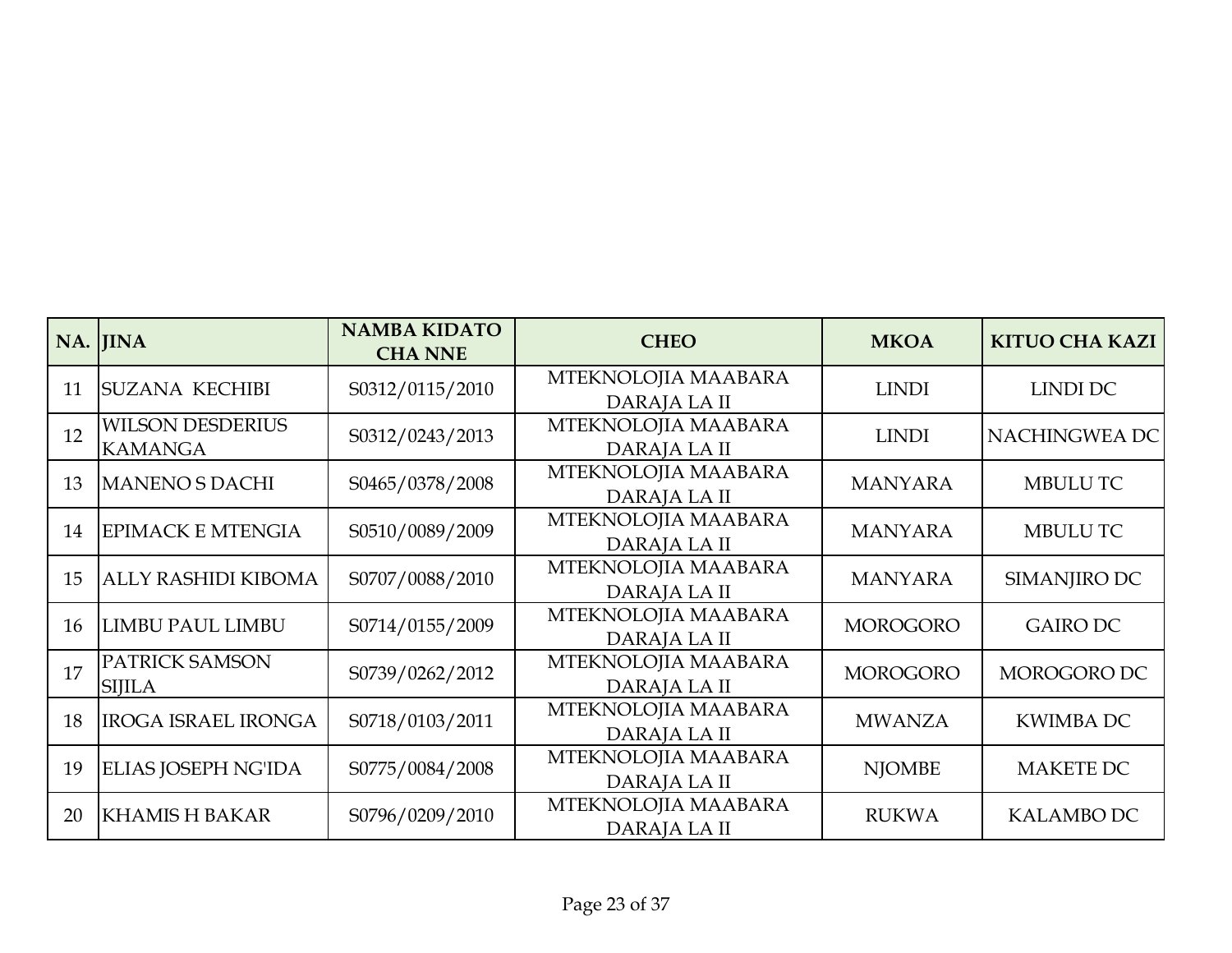|    | NA. JINA                                | <b>NAMBA KIDATO</b><br><b>CHA NNE</b> | <b>CHEO</b>                              | <b>MKOA</b>      | <b>KITUO CHA KAZI</b> |
|----|-----------------------------------------|---------------------------------------|------------------------------------------|------------------|-----------------------|
| 21 | <b>MAIMUNA HITAMI</b><br><b>HUSSEIN</b> | S0825/0015/2013                       | MTEKNOLOJIA MAABARA<br>DARAJA LA II      | <b>RUKWA</b>     | <b>KALAMBO DC</b>     |
| 22 | <b>MAHMOUD MUHSIN</b><br><b>SALIM</b>   | S0825/0062/2011                       | MTEKNOLOJIA MAABARA<br>DARAJA LA II      | <b>RUVUMA</b>    | <b>TUNDURU DC</b>     |
| 23 | <b>ALLY S RAJABU</b>                    | S0839/0062/2011                       | MTEKNOLOJIA MAABARA<br>DARAJA LA II      | <b>SHINYANGA</b> | KAMAHA TC             |
| 24 | <b>FRANK R CHANGALA</b>                 | S0867/0076/2011                       | MTEKNOLOJIA MAABARA<br>DARAJA LA II      | <b>SINGIDA</b>   | <b>MKALAMA DC</b>     |
| 25 | HANNA JUMA MIMBI                        | S0870/0029/2012                       | MTEKNOLOJIA MAABARA<br>DARAJA LA II      | <b>SONGWE</b>    | <b>ILEJE DC</b>       |
| 26 | <b>HAMIS OMARY KIFUKU</b>               | S1264/0067/2011                       | MTEKNOLOJIA MAABARA<br>DARAJA LA II      | <b>TABORA</b>    | <b>URAMBO DC</b>      |
| 27 | <b>MOHAMED MUSSA</b><br><b>KHAMIS</b>   | S1350/0031/2012                       | MTEKNOLOJIA MAABARA<br>DARAJA LA II      | <b>TABORA</b>    | SIKONGE DC            |
|    |                                         |                                       | 10. KADA YA MTEKNOLOJIA MSAIDIZI MAABARA |                  |                       |
|    | <b>HAWA FRANCIS</b>                     | S0784/0067/2008                       | MTEKNOLOJIA MSAIDIZI<br><b>MAABARA</b>   | <b>DODOMA</b>    | <b>CHAMWINO DC</b>    |
| 2  | YOHANA LICHINDIKA                       | S1027/0133/2009                       | MTEKNOLOJIA MSAIDIZI<br><b>MAABARA</b>   | <b>DODOMA</b>    | MPWAPWA DC            |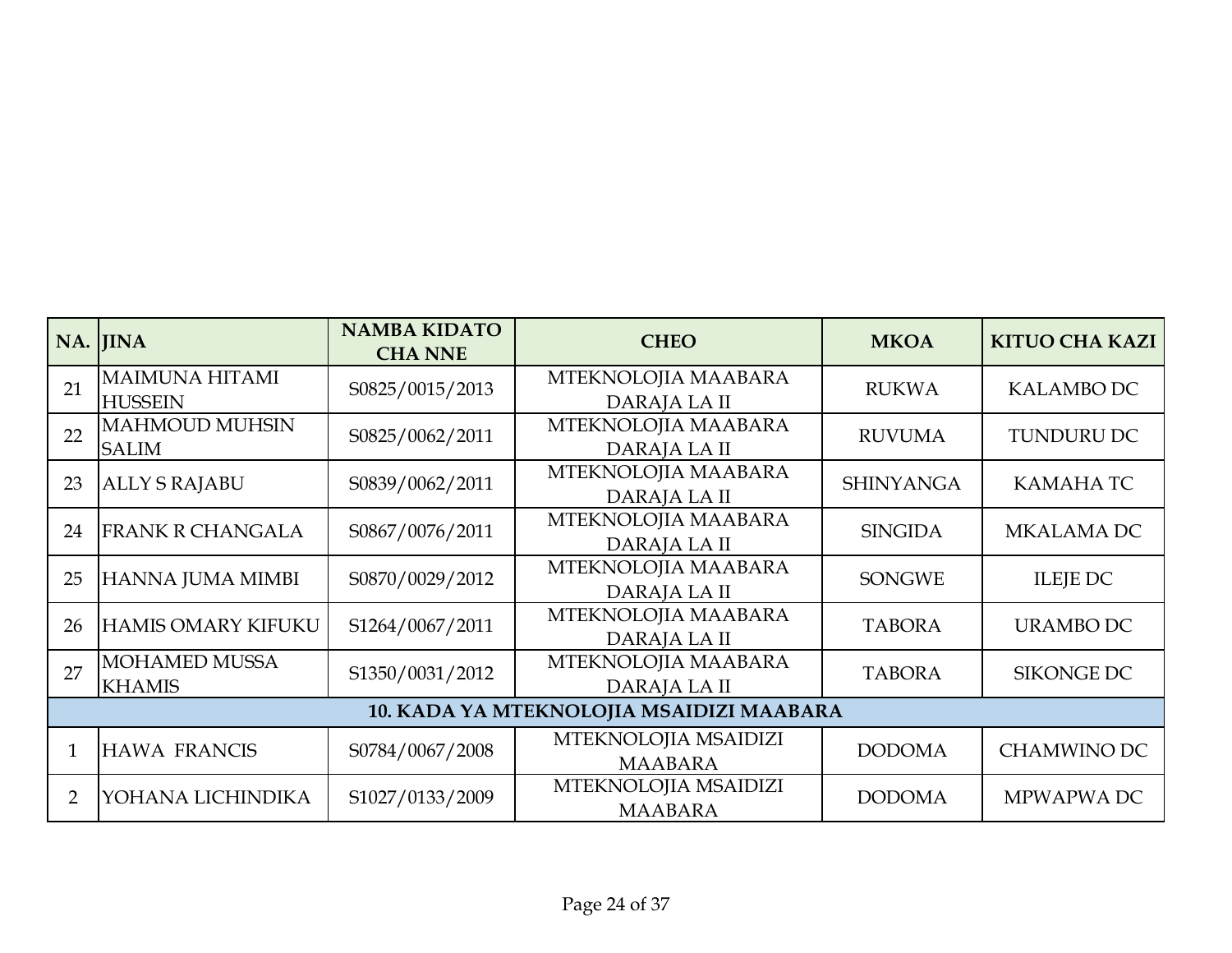|    | NA. JINA                                | <b>NAMBA KIDATO</b><br><b>CHA NNE</b> | <b>CHEO</b>                            | <b>MKOA</b>   | <b>KITUO CHA KAZI</b> |
|----|-----------------------------------------|---------------------------------------|----------------------------------------|---------------|-----------------------|
| 3  | <b>TAJA ABEL UBAMBA</b>                 | S 0659/0137/2011                      | MTEKNOLOJIA MSAIDIZI<br><b>MAABARA</b> | <b>DODOMA</b> | MPWAPWA DC            |
| 4  | <b>EZEKIA MAKIWA</b>                    | S0745/0063/                           | MTEKNOLOJIA MSAIDIZI<br><b>MAABARA</b> | <b>KATAVI</b> | MLELE DC              |
| 5  | <b>IEMAEL SAMSON</b>                    | P4936/0018/2013                       | MTEKNOLOJIA MSAIDIZI<br><b>MAABARA</b> | <b>KIGOMA</b> | KAKONKO DC            |
| 6  | <b>AUGUSTINO</b><br><b>MWAMATANDALA</b> | S2892/0061/2011                       | MTEKNOLOJIA MSAIDIZI<br><b>MAABARA</b> | <b>KIGOMA</b> | <b>KIGOMA DC</b>      |
| 7  | <b>DAUD H DAUD</b>                      | S 3140/0147/2012                      | MTEKNOLOJIA MSAIDIZI<br><b>MAABARA</b> | <b>MBEYA</b>  | <b>RUNGWE DC</b>      |
| 8  | LEONIA PANGA JOSEPH                     | S0643/0051/2011                       | MTEKNOLOJIA MSAIDIZI<br><b>MAABARA</b> | <b>NJOMBE</b> | <b>LUDEWA DC</b>      |
| 9  | <b>JUMA RASHID</b>                      | S0135/0090/2011                       | MTEKNOLOJIA MSAIDIZI<br><b>MAABARA</b> | <b>PWANI</b>  | <b>MAFIA DC</b>       |
| 10 | <b>ATHUMANI ISSA</b><br><b>SHABAN</b>   | S1943/0138/2012                       | MTEKNOLOJIA MSAIDIZI<br><b>MAABARA</b> | <b>PWANI</b>  | KIBITI DC             |
| 11 | <b>EZEKIEL SHAURI</b><br><b>HAYUMA</b>  | S0806/0227/2013                       | MTEKNOLOJIA MSAIDIZI<br><b>MAABARA</b> | <b>RUVUMA</b> | <b>MADABA DC</b>      |
| 12 | <b>GIDION J. TARURU</b>                 | S1293/0050/2013                       | MTEKNOLOJIA MSAIDIZI<br><b>MAABARA</b> | <b>SIMIYU</b> | <b>MEATU DC</b>       |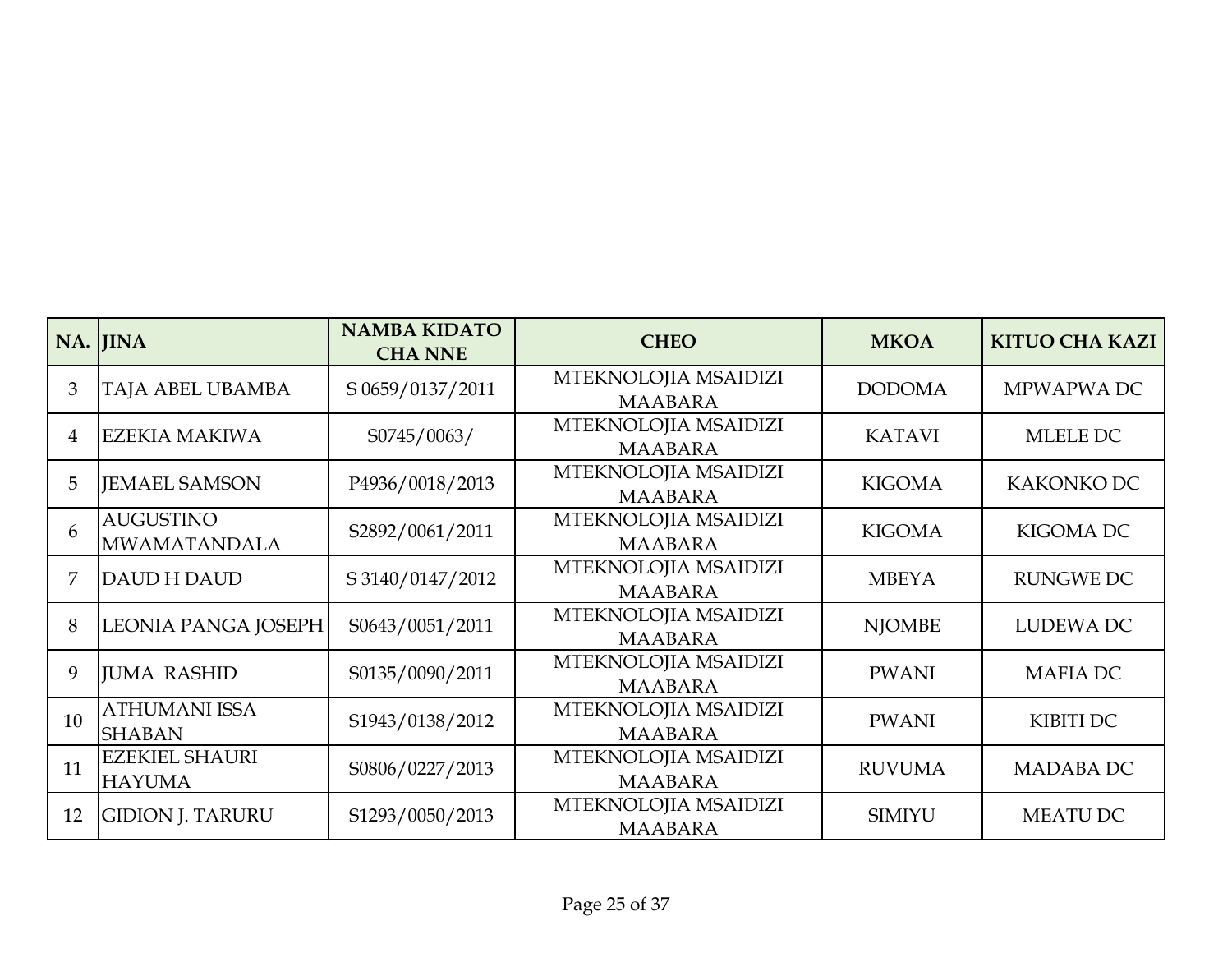|    | NA. JINA                                  | <b>NAMBA KIDATO</b><br><b>CHA NNE</b> | <b>CHEO</b>                            | <b>MKOA</b>        | <b>KITUO CHA KAZI</b> |
|----|-------------------------------------------|---------------------------------------|----------------------------------------|--------------------|-----------------------|
| 13 | <b>IDDY RAMADHAN GAU</b>                  |                                       | MTEKNOLOJIA MSAIDIZI<br><b>MAABARA</b> | <b>SIMIYU</b>      | <b>MEATU DC</b>       |
| 14 | <b>ROBERT MATHIAS</b><br><b>KISHIWA</b>   |                                       | MTEKNOLOJIA MSAIDIZI<br><b>MAABARA</b> | <b>SIMIYU</b>      | MEATU DC              |
| 15 | <b>MARY JONATHAN</b><br><b>KITIKWI</b>    | S 0409/0029/2013                      | MTEKNOLOJIA MSAIDIZI<br><b>MAABARA</b> | <b>SIMIYU</b>      | <b>BUSEGA DC</b>      |
| 16 | <b>MWANAIDI MASALU</b><br><b>RAMADHAN</b> |                                       | MTEKNOLOJIA MSAIDIZI<br><b>MAABARA</b> | <b>SINGIDA</b>     | <b>MNYONI DC</b>      |
| 17 | <b>TEDDY S STEPHEN</b>                    | S1243/0065/2008                       | MTEKNOLOJIA MSAIDIZI<br><b>MAABARA</b> | <b>TABORA</b>      | <b>NZEGATC</b>        |
| 18 | <b>MUSA ABDALA</b><br><b>MZALLA</b>       | S2690/0099/2011                       | MTEKNOLOJIA MSAIDIZI<br><b>MAABARA</b> | <b>KATAVI</b>      | MLELE DC              |
| 19 | <b>UPENDO COSMAS</b><br><b>BUNGU</b>      | S1987/0079/2012                       | MTEKNOLOJIA MSAIDIZI<br><b>MAABARA</b> | <b>KIGOMA</b>      | <b>KASULU DC</b>      |
| 20 | MUSA S. MVAMBA                            | S0329/0133/2013                       | MTEKNOLOJIA MSAIDIZI<br><b>MAABARA</b> | <b>KILIMANJARO</b> | <b>HAIDC</b>          |
| 21 | <b>INNOCENT INNOCENT</b><br><b>KOMBA</b>  | S3631/0032/2012                       | MTEKNOLOJIA MSAIDIZI<br><b>MAABARA</b> | <b>MANYARA</b>     | MBULU DC              |
| 22 | LINUS KAKURU MSITA                        | S0195/0068/2010                       | MTEKNOLOJIA MSAIDIZI<br><b>MAABARA</b> | <b>RUKWA</b>       | <b>KALAMBO DC</b>     |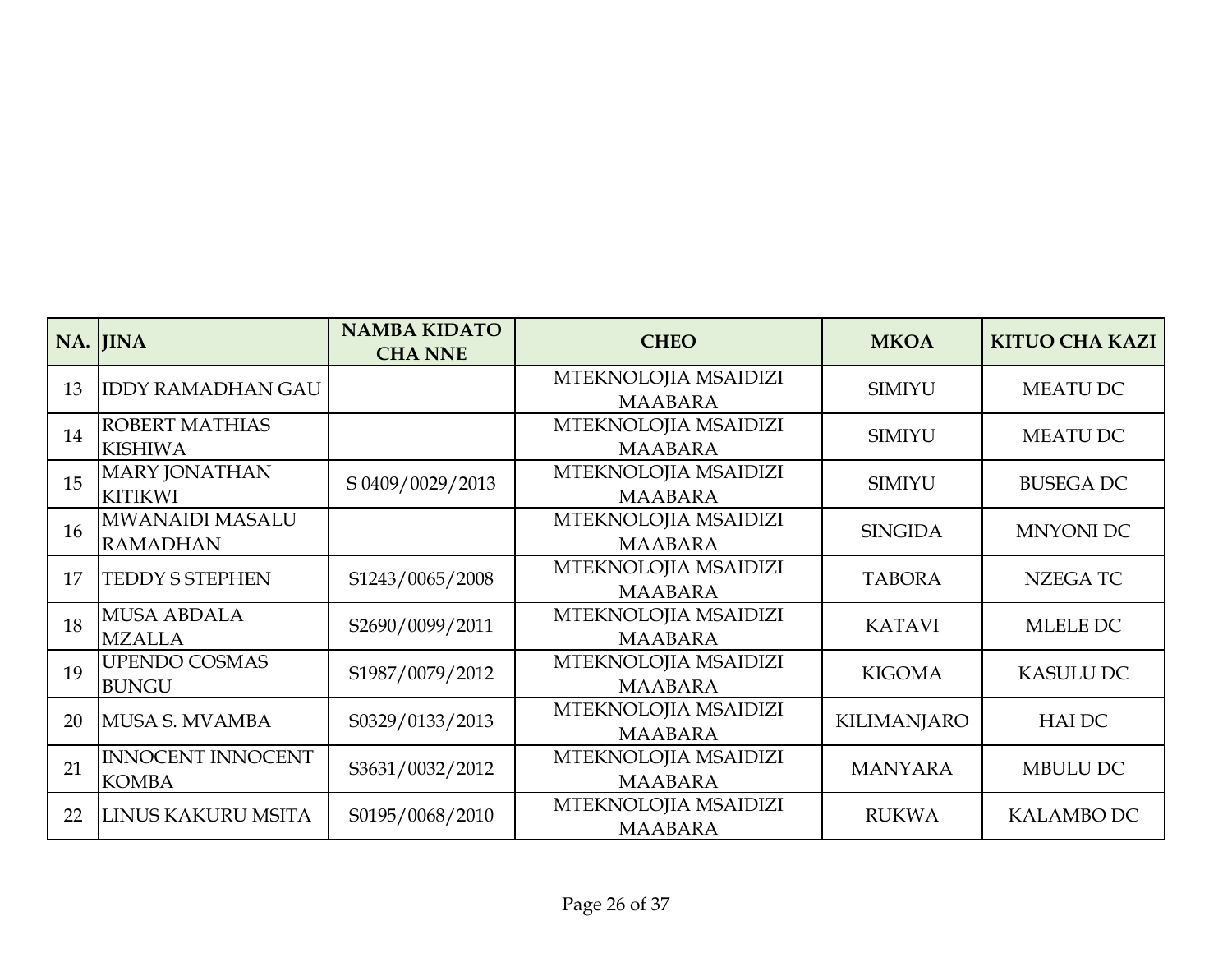|                | NA. JINA                                | <b>NAMBA KIDATO</b><br><b>CHA NNE</b> | <b>CHEO</b>                               | <b>MKOA</b>   | <b>KITUO CHA KAZI</b> |
|----------------|-----------------------------------------|---------------------------------------|-------------------------------------------|---------------|-----------------------|
| 23             | <b>JOSEPH DANIEL</b>                    | S0173/0169/2012                       | MTEKNOLOJIA MSAIDIZI<br><b>MAABARA</b>    | <b>SIMIYU</b> | <b>BUSEGA</b>         |
| 24             | <b>VERONIKA MAGNUS</b>                  | S1787/0063/2011                       | MTEKNOLOJIA MSAIDIZI<br><b>MAABARA</b>    | <b>SIMIYU</b> | <b>ITILIMA DC</b>     |
| 25             | <b>DENICE LADISLAUS</b><br><b>OISSO</b> | S0308/0087/2013                       | MTEKNOLOJIA MSAIDIZI<br><b>MAABARA</b>    | <b>PWANI</b>  | KIBITI DC             |
|                |                                         |                                       | 11. KADA YA MFAMASIA DARAJA LA II         |               |                       |
|                | YUSUPH HUSSEIN                          | S1120/0083/2009                       | MFAMASIA DARAJA LA II                     | <b>DODOMA</b> | <b>BAHIDC</b>         |
| $\overline{2}$ | <b>DORICE S. HOSEA</b>                  | S0232/0015/2009                       | MFAMASIA DARAJA LA II                     | <b>IRINGA</b> | <b>MAFINGATC</b>      |
|                |                                         |                                       | 12. KADA YA MTEKNOLOJIA DAWA DARAJA LA II |               |                       |
|                | <b>HASSAN FAROUK</b><br><b>MSUYA</b>    | S0355/0107/2010                       | MTEKNOLOJIA DAWA DARAJA<br>LA II          | <b>ARUSHA</b> | MONDULI DC            |
| $\overline{2}$ | <b>KARIMU KILIBULA</b><br><b>MATOKE</b> | S1875/0111/2012                       | MTEKNOLOJIA DAWA DARAJA<br>LA II          | <b>ARUSHA</b> | MONDULI DC            |
| 3              | THERESIA MACHIRIA                       | S0256/0034/2006                       | MTEKNOLOJIA DAWA DARAJA<br>LA II          | <b>ARUSHA</b> | <b>MONDULI DC</b>     |
| 4              | NEEMA F. SHITINDI                       | S3539/0036/2012                       | MTEKNOLOJIA DAWA DARAJA<br>LA II          | <b>ARUSHA</b> | LONGIDO DC            |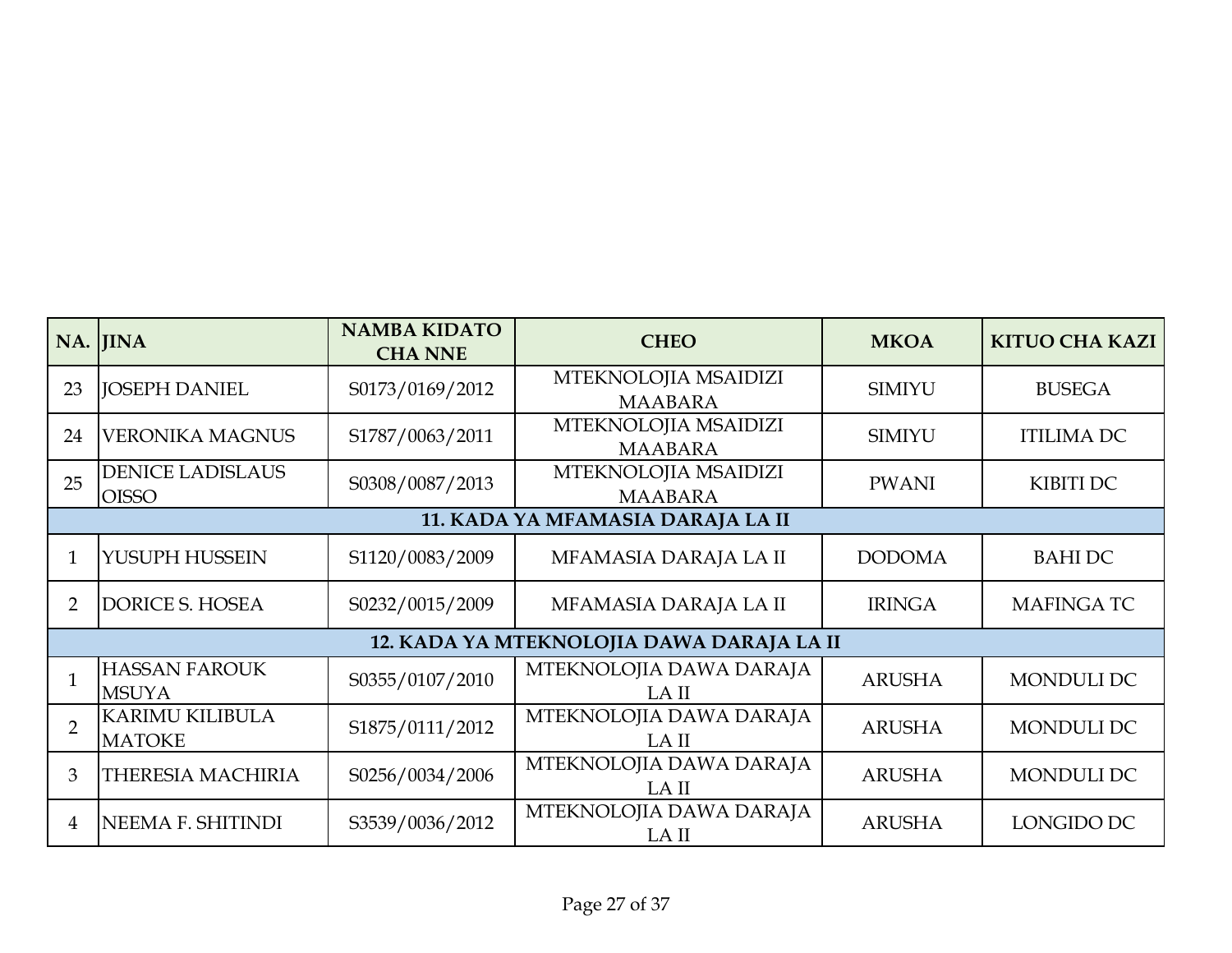|    | NA. JINA                                   | <b>NAMBA KIDATO</b><br><b>CHA NNE</b> | <b>CHEO</b>                      | <b>MKOA</b>   | <b>KITUO CHA KAZI</b> |
|----|--------------------------------------------|---------------------------------------|----------------------------------|---------------|-----------------------|
| 5  | <b>ESTER MWENGEE</b>                       | S0224/0025/2009                       | MTEKNOLOJIA DAWA DARAJA<br>LA II | <b>DODOMA</b> | DODOMA CC             |
| 6  | <b>THERESIA MACHIRIA</b>                   | 0256/0034/2006                        | MTEKNOLOJIA DAWA DARAJA<br>LA II | <b>DODOMA</b> | KONGWA DC             |
| 7  | <b>IBRAHIMU JUMA</b>                       | S135/0113/2010                        | MTEKNOLOJIA DAWA DARAJA<br>LA II | <b>DODOMA</b> | KONGWA DC             |
| 8  | <b>CHIKU NJIKU</b>                         | P0292/0014/2012                       | MTEKNOLOJIA DAWA DARAJA<br>LA II | <b>DODOMA</b> | KONDOA DC             |
| 9  | <b>INNOCENT MKWAMA</b>                     | S0376/0018/2011                       | MTEKNOLOJIA DAWA DARAJA<br>LA II | <b>DODOMA</b> | <b>KONDOA DC</b>      |
| 10 | <b>TIMOTHEO JOHN</b>                       | S0108/0238/2008                       | MTEKNOLOJIA DAWA DARAJA<br>LA II | <b>DODOMA</b> | <b>MPWAPWA</b>        |
| 11 | <b>ISAKA NGAILO</b>                        | S0113/0015/2011                       | MTEKNOLOJIA DAWA DARAJA<br>LA II | <b>GEITA</b>  | CHATO DC              |
| 12 | <b>METHOD R</b><br><b>MKEMANGWA</b>        | S0113/0018/2009                       | MTEKNOLOJIA DAWA DARAJA<br>LA II | <b>GEITA</b>  | <b>BUKOMBE DC</b>     |
| 13 | <b>SOSTENES PATRICK</b><br><b>SICHALWE</b> | S0116/0123/2010                       | MTEKNOLOJIA DAWA DARAJA<br>LA II | <b>GEITA</b>  | <b>GEITA DC</b>       |
| 14 | <b>GASTON P BALUA</b>                      | S0117/0016/2010                       | MTEKNOLOJIA DAWA DARAJA<br>LA II | <b>KAGERA</b> | <b>BUKOBA DC</b>      |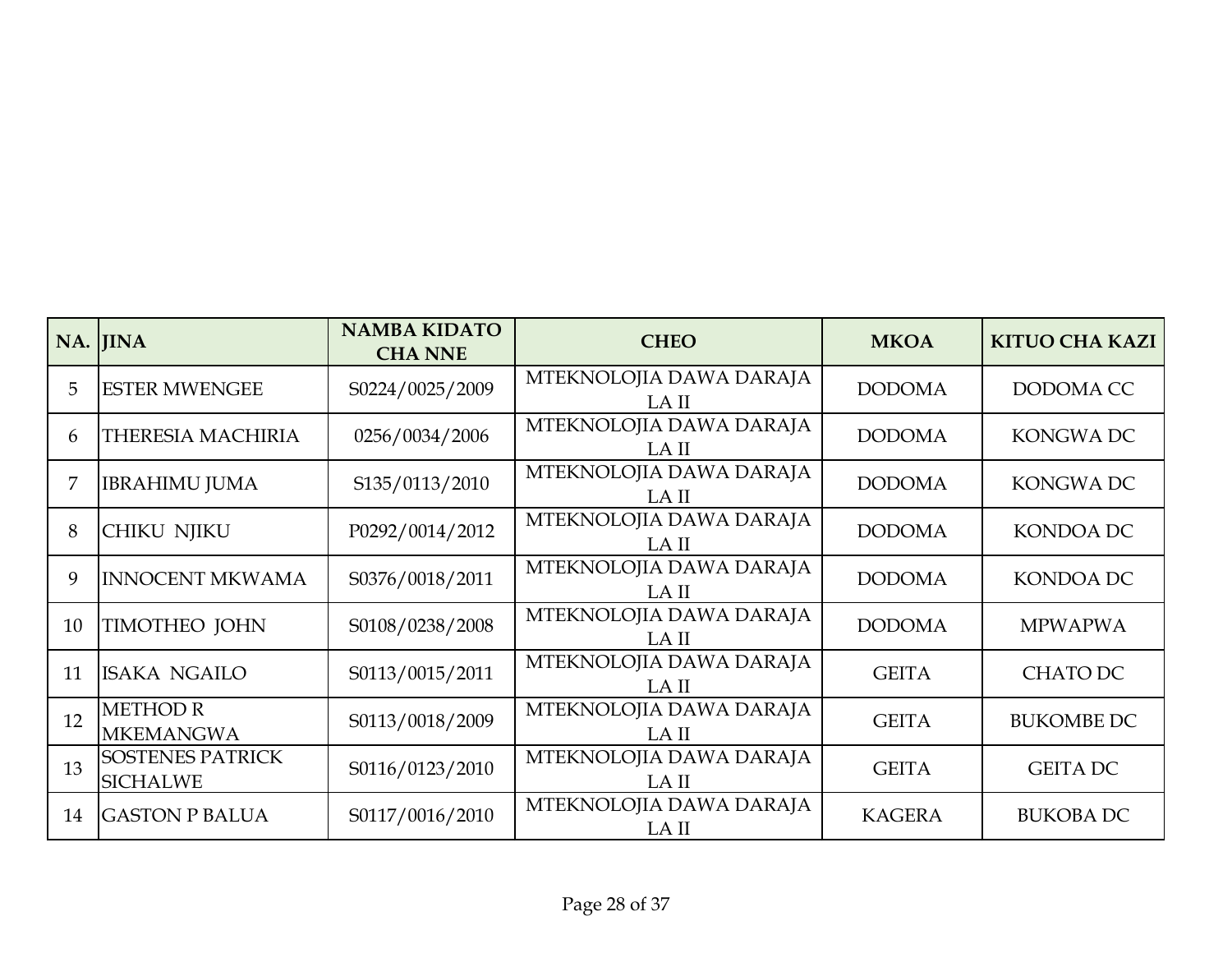|    | NA. JINA                                 | <b>NAMBA KIDATO</b><br><b>CHA NNE</b> | <b>CHEO</b>                      | <b>MKOA</b>        | <b>KITUO CHA KAZI</b> |
|----|------------------------------------------|---------------------------------------|----------------------------------|--------------------|-----------------------|
| 15 | <b>KIZITO ABDUL</b>                      | S0119/0063/2010                       | MTEKNOLOJIA DAWA DARAJA<br>LA II | <b>KAGERA</b>      | <b>KYERWADC</b>       |
| 16 | <b>GODWIN M IGNATIO</b>                  | S0129/0038/2011                       | MTEKNOLOJIA DAWA DARAJA<br>LA II | <b>KATAVI</b>      | NSIMBO DC             |
| 17 | <b>SAMSON</b><br>MWANG'AMBA              | S0140/0075/2001                       | MTEKNOLOJIA DAWA DARAJA<br>LA II | <b>KIGOMA</b>      | KIBONDO DC            |
| 18 | <b>VEDASTUS F HAULE</b>                  | S0141/0025/2011                       | MTEKNOLOJIA DAWA DARAJA<br>LA II | <b>KILIMANJARO</b> | <b>SAME DC</b>        |
| 19 | <b>GEORGE TUNGU</b><br><b>MASANJA</b>    | S0144/0045/2011                       | MTEKNOLOJIA DAWA DARAJA<br>LA II | <b>LINDI</b>       | LIWALE DC             |
| 20 | <b>WIDALAI MABULA</b>                    | S0144/0124/2011                       | MTEKNOLOJIA DAWA DARAJA<br>LA II | <b>MANYARA</b>     | <b>MBULU DC</b>       |
| 21 | <b>CATHBERT C KWEKA</b>                  | S0169/0006/2010                       | MTEKNOLOJIA DAWA DARAJA<br>LA II | <b>MOROGORO</b>    | KILOMBERO DC          |
| 22 | <b>HUMPHREY J MATERU</b>                 | S0172/0029/2011                       | MTEKNOLOJIA DAWA DARAJA<br>LA II | <b>MOROGORO</b>    | KILOMBERO DC          |
| 23 | <b>BONIPHACE JACKSON</b><br><b>MBELE</b> | S0185/0006/2012                       | MTEKNOLOJIA DAWA DARAJA<br>LA II | <b>MTWARA</b>      | NEWALA DC             |
| 24 | <b>ABDULATIF O MSANGI</b>                | S0188/0058/2011                       | MTEKNOLOJIA DAWA DARAJA<br>LA II | <b>NJOMBE</b>      | LUDEWA DC             |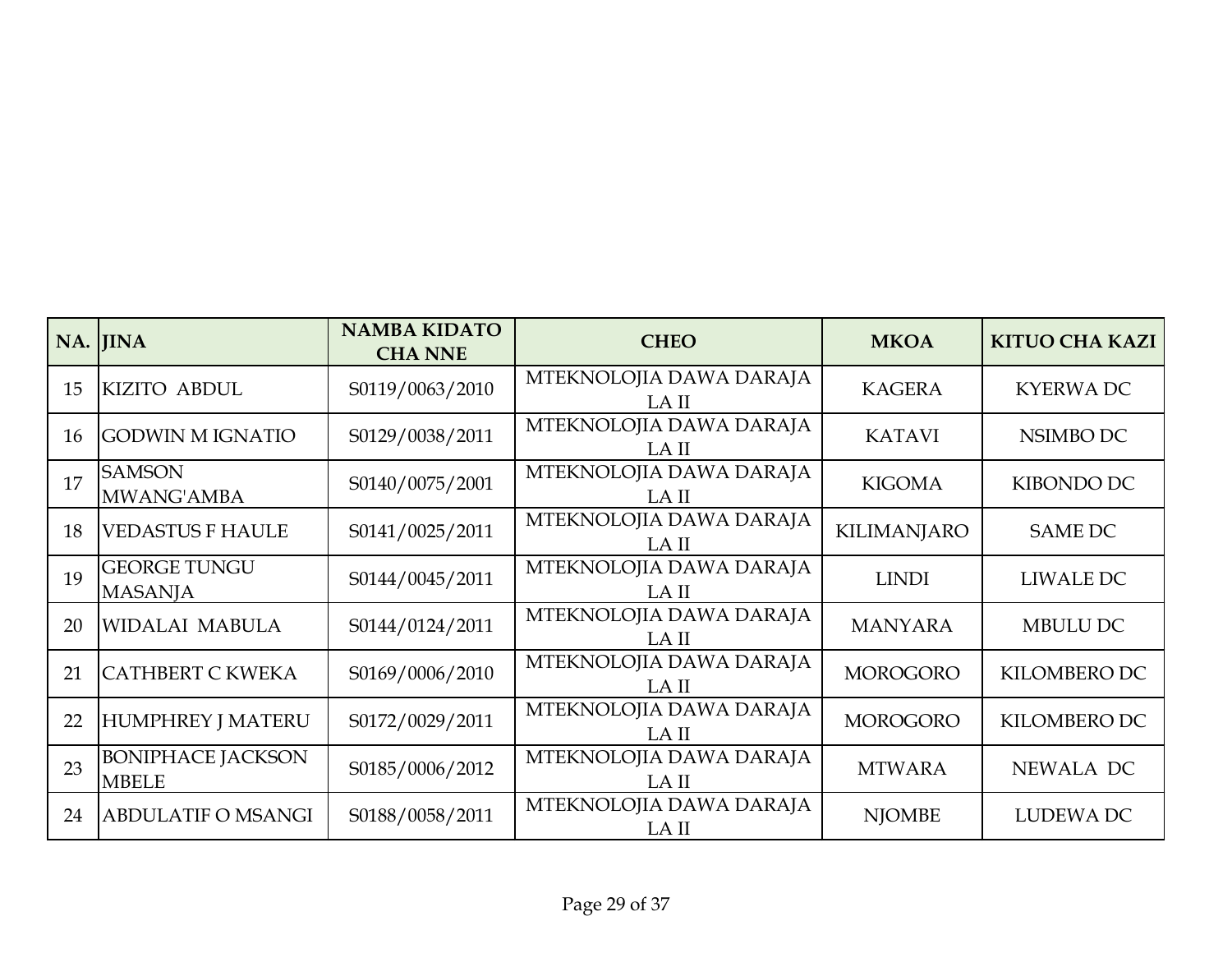|                | NA. JINA                                  | <b>NAMBA KIDATO</b><br><b>CHA NNE</b> | <b>CHEO</b>                      | <b>MKOA</b>      | <b>KITUO CHA KAZI</b> |  |  |  |
|----------------|-------------------------------------------|---------------------------------------|----------------------------------|------------------|-----------------------|--|--|--|
| 25             | <b>MWANAHAWA</b><br><b>MCHUNGA</b>        | S0206/0055/2004                       | MTEKNOLOJIA DAWA DARAJA<br>LA II | <b>RUVUMA</b>    | NYASA DC              |  |  |  |
| 26             | <b>ANETH A MKENDA</b>                     | S0207/0005/2011                       | MTEKNOLOJIA DAWA DARAJA<br>LA II | <b>SHINYANGA</b> | <b>KAHAMATC</b>       |  |  |  |
| 27             | ZUHURA MIRAJI<br><b>BAKARI</b>            | S0207/0116/2010                       | MTEKNOLOJIA DAWA DARAJA<br>LA II | <b>SHINYANGA</b> | KISHAPU DC            |  |  |  |
| 28             | ASHA RISASI RAJABU                        | P1553/0003/2013                       | MTEKNOLOJIA DAWA DARAJA<br>LA II | <b>SIMIYU</b>    | <b>BARIADI DC</b>     |  |  |  |
| 29             | ELIZABERTH JUMANNE                        | S0240/0030/2011                       | MTEKNOLOJIA DAWA DARAJA<br>LA II | <b>SIMIYU</b>    | <b>BARIADI DC</b>     |  |  |  |
| 30             | <b>ESTHER PONDAMALI</b><br><b>RICHARD</b> | S0240/0035/2010                       | MTEKNOLOJIA DAWA DARAJA<br>LA II | <b>SIMIYU</b>    | <b>BARIADI TC</b>     |  |  |  |
| 31             | <b>MARIETHA J GWAE</b>                    | S0245/0029/2002                       | MTEKNOLOJIA DAWA DARAJA<br>LA II | <b>SIMIYU</b>    | <b>ITILIMA DC</b>     |  |  |  |
| 32             | <b>HAMAD I FAKI</b>                       | S0309/0035/2009                       | MTEKNOLOJIA DAWA DARAJA<br>LA II | <b>TABORA</b>    | NZEGA TC              |  |  |  |
|                | 12. KADA YA MTEKNOLOJIA MSAIDIZI DAWA     |                                       |                                  |                  |                       |  |  |  |
| 1              | <b>MILTON MASOUD</b>                      | S0413/0101/1994                       | MTEKNOLOJIA MSAIDIZI DAWA        | <b>GEITA</b>     | <b>MBOGWE</b>         |  |  |  |
| $\overline{2}$ | LEONAED P MASANJA                         | S0988/0096/2012                       | MTEKNOLOJIA MSAIDIZI DAWA        | <b>KATAVI</b>    | <b>MPIMBWE</b>        |  |  |  |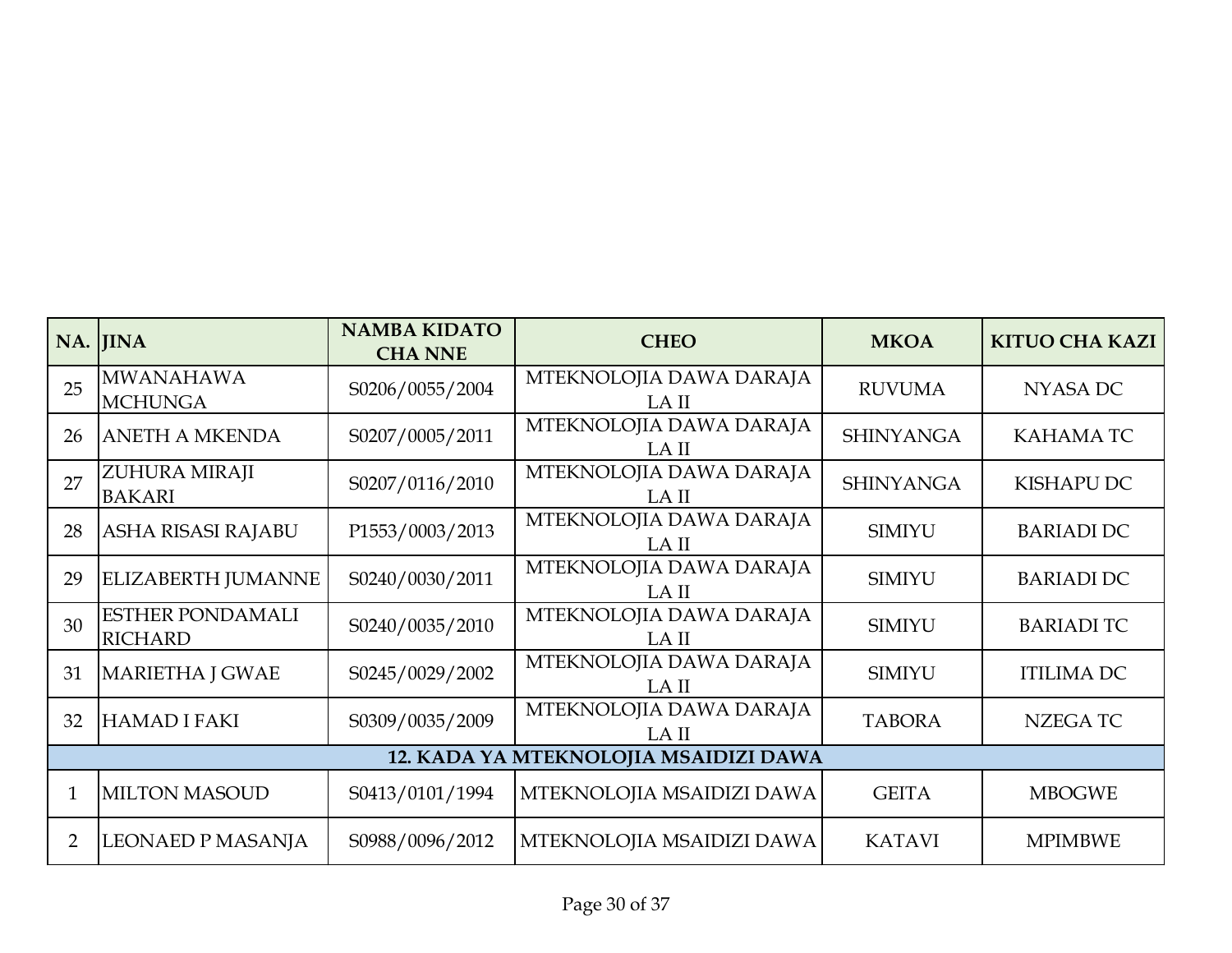|                | NA. JINA                                  | <b>NAMBA KIDATO</b><br><b>CHA NNE</b> | <b>CHEO</b>                                            | <b>MKOA</b>                           | <b>KITUO CHA KAZI</b> |
|----------------|-------------------------------------------|---------------------------------------|--------------------------------------------------------|---------------------------------------|-----------------------|
|                |                                           |                                       | 13. KADA YA AFISA AFYA MAZINGIRA DARAJA LA II          |                                       |                       |
|                | KHADIJA YAHAYA<br><b>FADHILI</b>          | S0355/0024/2010                       | AFISA AFYA MAZINGIRA<br>DARAJA LA II                   | <b>AFISA AFYA</b><br><b>MAZINGIRA</b> | <b>KARAGWE DC</b>     |
|                |                                           |                                       | 14. KADA YA AFISA AFYA MAZINGIRA MSAIDIZI DARAJA LA II |                                       |                       |
|                | <b>BUNZALI MATESO</b><br><b>NZENGZULE</b> | S1153/0100/2010                       | AFISA AFYA MAZINGIRA<br>MSAIDIZI DARAJA LA II          | <b>GEITA</b>                          | <b>GEITA TC</b>       |
| $\overline{2}$ | <b>IMRAAN AMOUR SEIF</b>                  | P1918/0109/2013                       | AFISA AFYA MAZINGIRA<br>MSAIDIZI DARAJA LA II          | <b>MANYARA</b>                        | <b>HANANG DC</b>      |
| 3              | YUSSUFU MATTI ALI                         | P2000/0082/2012                       | AFISA AFYA MAZINGIRA<br>MSAIDIZI DARAJA LA II          | <b>MARA</b>                           | MUSOMA MC             |
| $\overline{4}$ | <b>FIKIRI W AME</b>                       | P2401/0063/2010                       | AFISA AFYA MAZINGIRA<br>MSAIDIZI DARAJA LA II          | <b>MTWARA</b>                         | <b>TANDAHIMBA DC</b>  |
| 5              | RAMADHAN H HAJI                           | P2401/0078/2010                       | AFISA AFYA MAZINGIRA<br>MSAIDIZI DARAJA LA II          | <b>SHINYANGA</b>                      | <b>KAHAMATC</b>       |
| 6              | <b>TWAHIR K ISSA</b>                      | P2402/0068/2012                       | AFISA AFYA MAZINGIRA<br>MSAIDIZI DARAJA LA II          | <b>SIMIYU</b>                         | <b>MEATU DC</b>       |
|                | <b>SALEHE HASSANI</b><br><b>MGONZA</b>    | S0101/0512/2010                       | AFISA AFYA MAZINGIRA<br>MSAIDIZI DARAJA LA II          | <b>SINGIDA</b>                        | <b>SINGIDA DC</b>     |
|                | <b>MAFANIKIO CHARIES</b><br><b>MAMBA</b>  | S1502/0129/2009                       | AFISA AFYA MAZINGIRA<br>MSAIDIZI DARAJA LA II          | <b>SINGIDA</b>                        | <b>ITIGI DC</b>       |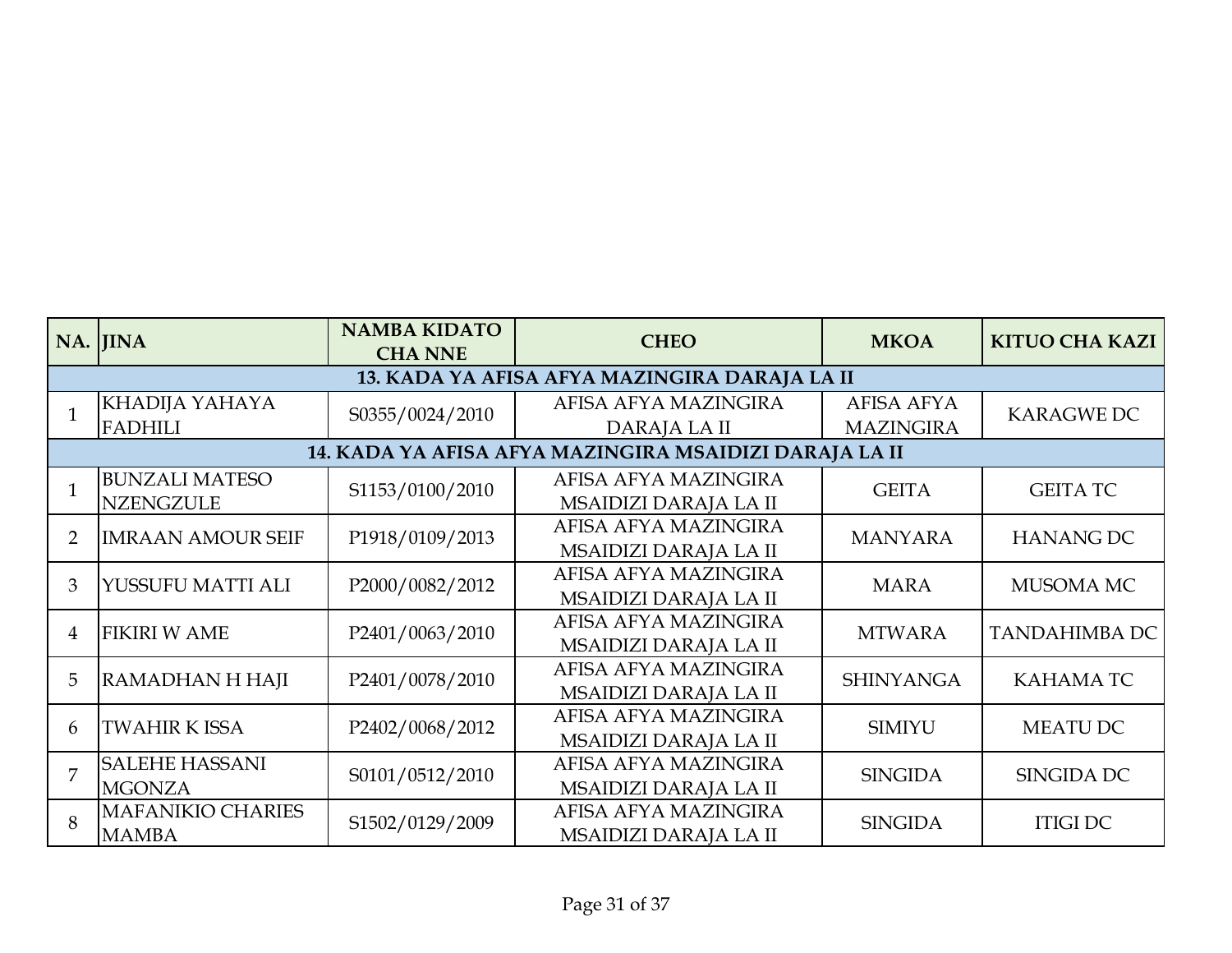|                | NA. JINA                                 | <b>NAMBA KIDATO</b><br><b>CHA NNE</b> | <b>CHEO</b>                            | <b>MKOA</b>    | <b>KITUO CHA KAZI</b> |
|----------------|------------------------------------------|---------------------------------------|----------------------------------------|----------------|-----------------------|
|                |                                          |                                       | 15. KADA YA MSAIDIZI WA AFYA MAZINGIRA |                |                       |
|                | <b>SHANERY ALOYCE</b><br><b>NKIMBIRA</b> | S3633/0096/2011                       | MSAIDIZI WA AFYA                       | <b>MTWARA</b>  | <b>NEWALATC</b>       |
|                |                                          |                                       | <b>15. KADA YA KATIBU WA AFYA</b>      |                |                       |
|                | <b>NEEMA MOSHI</b>                       | S0668/0631/2014                       | <b>KATIBU WA AFYA</b>                  | <b>ARUSHA</b>  | <b>KARATU DC</b>      |
| $\overline{2}$ | <b>GWAMAKA EDSON</b>                     | S0341/0269/2009                       | KATIBU WA AFYA                         | <b>KIGOMA</b>  | KAKONKO DC            |
| 3              | <b>GODLOVE G. MATOWO</b>                 | S1150/0109/2009                       | <b>KATIBU WA AFYA</b>                  | <b>MANYARA</b> | <b>BABATITC</b>       |
| 4              | <b>IRENE SAIMON</b><br><b>BASHINDE</b>   | S1375/0055/2010                       | <b>KATIBU WA AFYA</b>                  | <b>MTWARA</b>  | NANYAMBA TC           |
|                |                                          |                                       | <b>16. KADA YA MHUDUMU WA AFYA</b>     |                |                       |
|                | <b>NYEMO KHAMIS</b>                      | S4010/0105/2011                       | MHUDUMU WA AFYA                        | <b>PWANI</b>   | <b>CHALINZE DC</b>    |
| $\overline{2}$ | ASHA A. JUMA                             | S0252/002/2008                        | MHUDUMU WA AFYA                        | <b>GEITA</b>   | <b>GEITA DC</b>       |
| 3              | <b>ASHURA ABDUL</b><br><b>MRISHO</b>     | S0967/0007/                           | MHUDUMU WA AFYA                        | <b>KIGOMA</b>  | UVINZA DC             |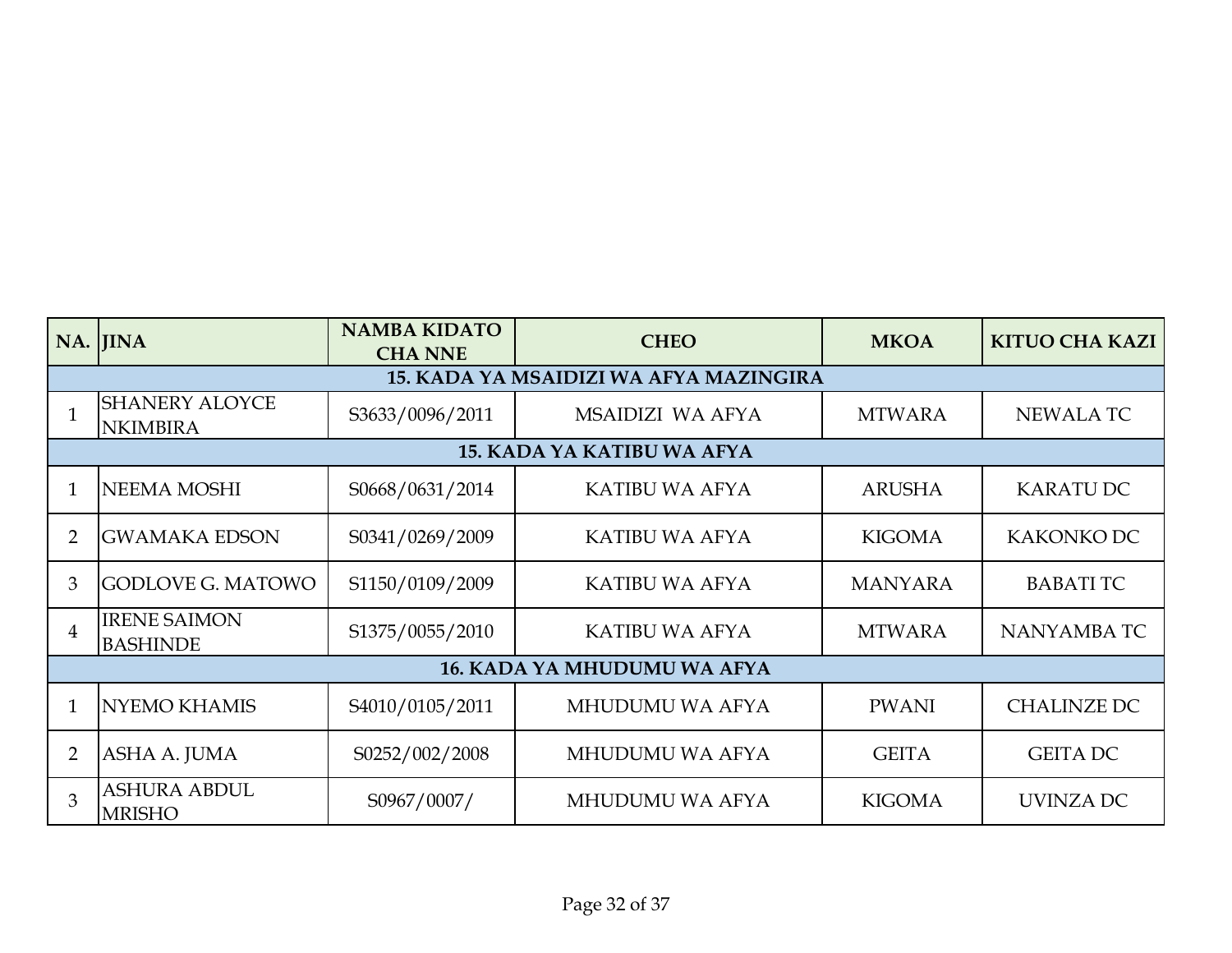|    | NA. JINA                                | <b>NAMBA KIDATO</b><br><b>CHA NNE</b> | <b>CHEO</b>     | <b>MKOA</b>    | <b>KITUO CHA KAZI</b> |
|----|-----------------------------------------|---------------------------------------|-----------------|----------------|-----------------------|
| 4  | <b>SIFA RAFAEL</b>                      | S1571/0054/2013                       | MHUDUMU WA AFYA | <b>KIGOMA</b>  | UVINZA DC             |
| 5  | <b>EUSEBIA JUSTUS</b>                   | P0461/0037/2015                       | MHUDUMU WA AFYA | <b>KAGERA</b>  | NGARA DC              |
| 6  | <b>DIGNA S. MROPE</b>                   | S0812/0006/2009                       | MHUDUMU WA AFYA | <b>LINDI</b>   | <b>LINDI MC</b>       |
| 7  | <b>JOYCE AUGUSTINO</b><br><b>HALULE</b> | S2817/0026/2014                       | MHUDUMU WA AFYA | <b>LINDI</b>   | NACHINGWEA DC         |
| 8  | <b>LUCAS SANKA</b>                      | S2386/0068/2014                       | MHUDUMU WA AFYA | <b>LINDI</b>   | NACHINGWEA DC         |
| 9  | NAJMA HAMZA MUSHI                       | S3838/0040/2014                       | MHUDUMU WA AFYA | <b>LINDI</b>   | NACHINGWEA DC         |
| 10 | LILIAN M. LEONE                         | S0285/0048/2013                       | MHUDUMU WA AFYA | <b>LINDI</b>   | NACHINGWEA DC         |
| 11 | <b>THELESIA E JOHN</b>                  | S1440/0069/2012                       | MHUDUMU WA AFYA | <b>MANYARA</b> | <b>MBULU TC</b>       |
| 12 | <b>EUNICE NDUNGILE</b>                  | S 1475/0015/2011                      | MHUDUMU WA AFYA | <b>MANYARA</b> | <b>MBULUTC</b>        |
| 13 | PASKALIZIA S. GURTI                     | S3719/0030/2014                       | MHUDUMU WA AFYA | <b>MANYARA</b> | <b>BABATIDC</b>       |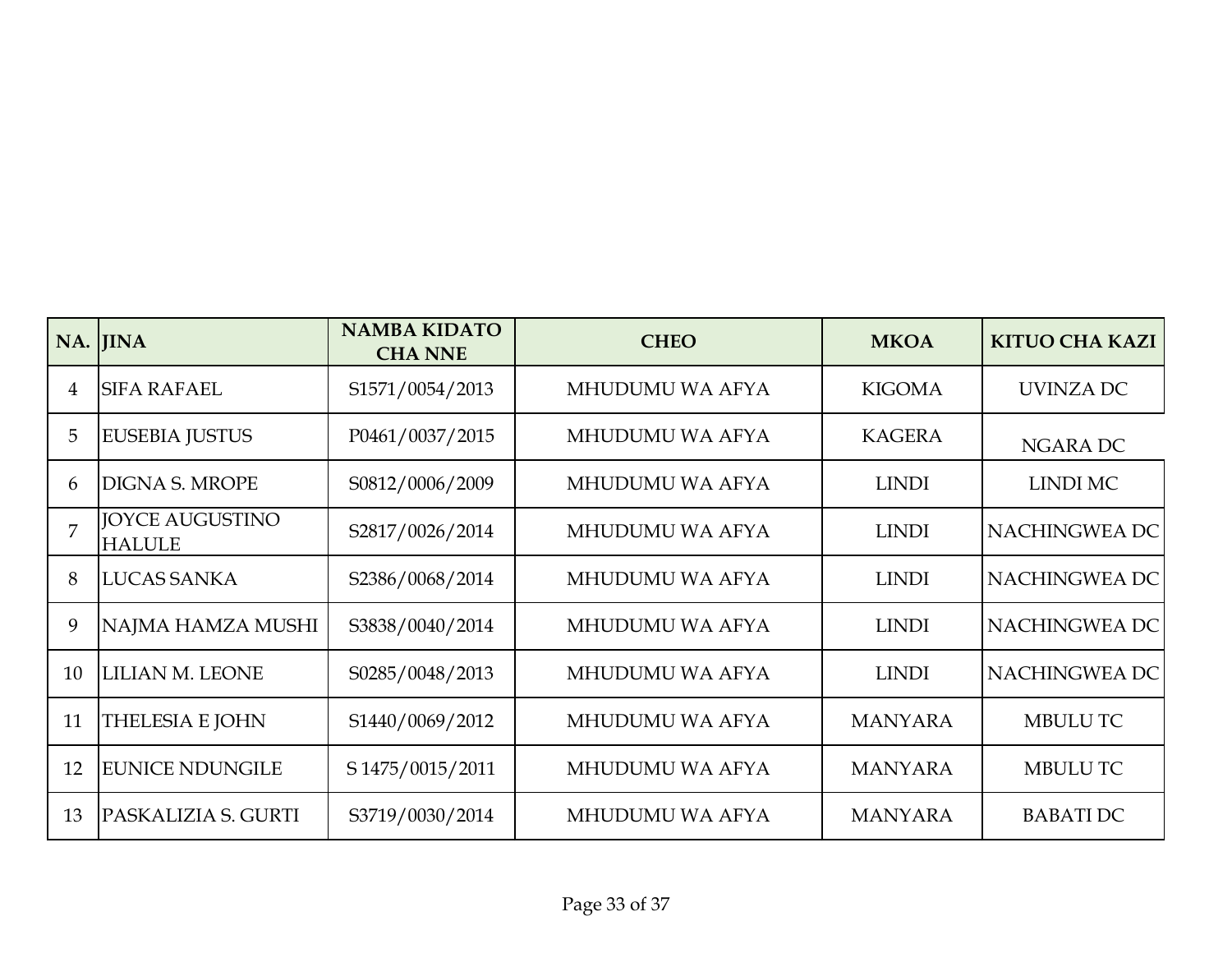|    | NA. JINA                                | <b>NAMBA KIDATO</b><br><b>CHA NNE</b> | <b>CHEO</b>     | <b>MKOA</b>    | <b>KITUO CHA KAZI</b> |
|----|-----------------------------------------|---------------------------------------|-----------------|----------------|-----------------------|
| 14 | <b>MONICA FRANK</b><br><b>CHITEJI</b>   | P1051/0013/2013                       | MHUDUMU WA AFYA | <b>MANYARA</b> | <b>MBULU DC</b>       |
| 15 | <b>JOYCE F. KAPINGA</b>                 | S0484/0026/2009                       | MHUDUMU WA AFYA | <b>MANYARA</b> | MBULU DC              |
| 16 | <b>FLORA LAURENT</b><br><b>KYAKWE</b>   | P2548/0009/2013                       | MHUDUMU WA AFYA | <b>MANYARA</b> | <b>KITETO DC</b>      |
| 17 | <b>LATIFA SELEMANI</b><br><b>PUGA</b>   | S1396/0008/2014                       | MHUDUMU WA AFYA | <b>MANYARA</b> | <b>SIMANJIRO</b>      |
| 18 | <b>ZARA O. GWANDO</b>                   | S0516/0059/2007                       | MHUDUMU WA AFYA | <b>MANYARA</b> | <b>HANANG</b>         |
| 19 | PHILEMON STIVIN                         | S0859/0073/2009                       | MHUDUMU WA AFYA | <b>MANYARA</b> | <b>HANANG</b>         |
| 20 | <b>SULTAN O.</b><br><b>LIWEMBEWEMBE</b> | S2469/0078/2015                       | MHUDUMU WA AFYA | <b>MARA</b>    | MUSOMA DC             |
| 21 | <b>ASHA YAHAYA</b>                      | S5096/0003                            | MHUDUMU WA AFYA | <b>MARA</b>    | <b>BUTIAMA DC</b>     |
| 22 | SHARIFA HABIB JUMA                      | S3229/0020/2014                       | MHUDUMU WA AFYA | <b>MARA</b>    | <b>RORYADC</b>        |
| 23 | <b>BAHATI MASALU</b><br><b>LUKANULA</b> | S2117/0026/2012                       | MHUDUMU WA AFYA | <b>MARA</b>    | <b>SERENGETI DC</b>   |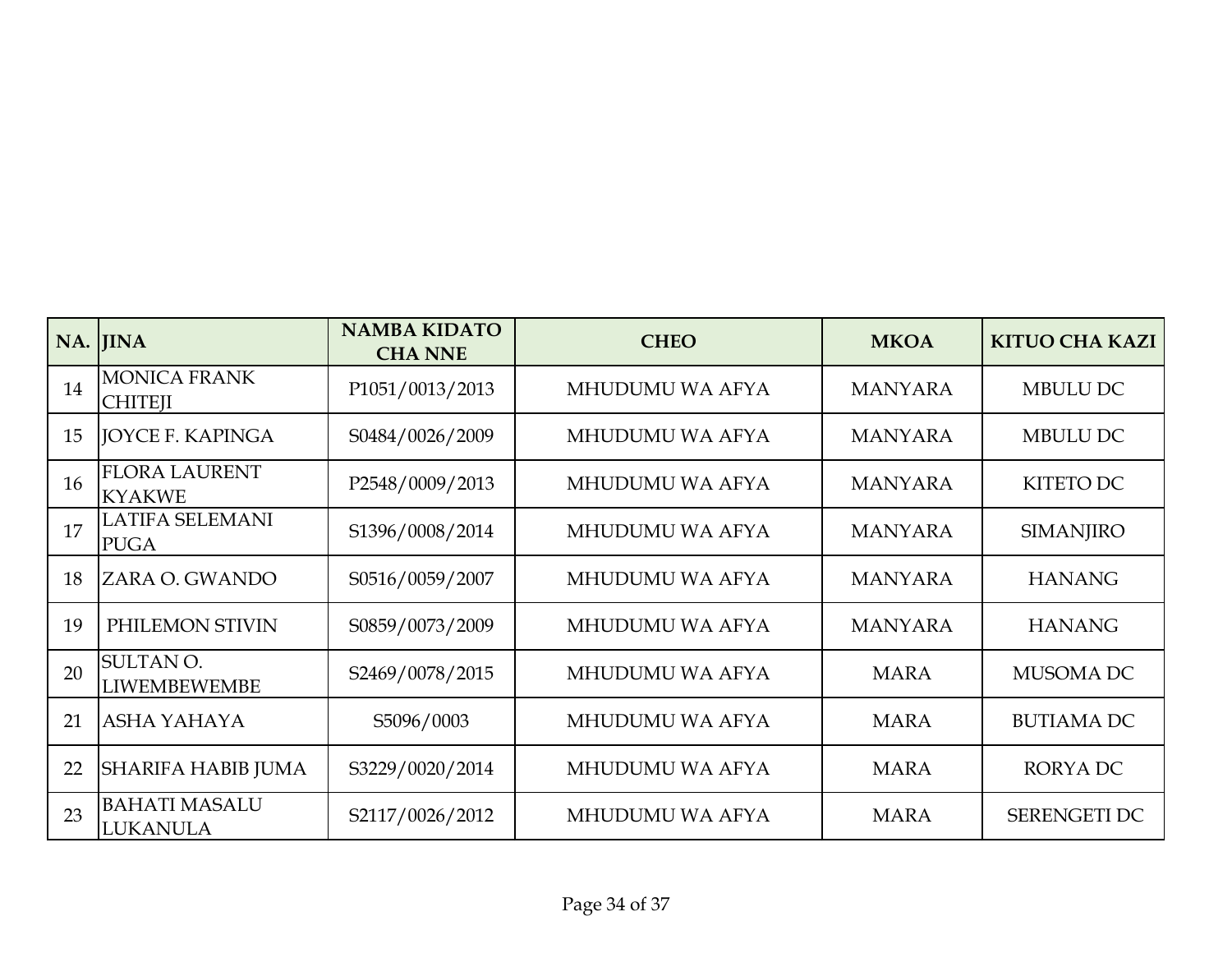|    | NA. JINA                                 | <b>NAMBA KIDATO</b><br><b>CHA NNE</b> | <b>CHEO</b>     | <b>MKOA</b>      | <b>KITUO CHA KAZI</b> |
|----|------------------------------------------|---------------------------------------|-----------------|------------------|-----------------------|
| 24 | MARIAM ISSA CHALIDO                      | P3627/0062/2013                       | MHUDUMU WA AFYA | <b>MOROGORO</b>  | <b>ULANGA DC</b>      |
| 25 | <b>ZUBEDA MHANDO</b>                     | P0156/0245/2008                       | MHUDUMU WA AFYA | <b>MOROGORO</b>  | KILOMBERO DC          |
| 26 | <b>JUDITH N CHILUSULE</b>                | S0959/0023/2010                       | MHUDUMU WA AFYA | <b>MTWARA</b>    | <b>MASASITC</b>       |
| 27 | <b>MBARAKA NASSORO</b><br><b>KIHUNTE</b> | S2881/0119/2015                       | MHUDUMU WA AFYA | <b>NJOMBE</b>    | <b>WANGING'OMBE</b>   |
| 28 | <b>MBISE MACHABA</b><br><b>SANCHO</b>    | S4486/0010/2011                       | MHUDUMU WA AFYA | <b>SHINYANGA</b> | <b>KAHAMATC</b>       |
| 29 | <b>MAHUHUTA MARCO</b><br><b>TANNO</b>    | S0712/0176/2009                       | MHUDUMU WA AFYA | <b>SHINYANGA</b> | <b>KAHAMATC</b>       |
| 30 | <b>KWISA J. MWAKILEMA</b>                | S0472/0068/2016                       | MHUDUMU WA AFYA | <b>SIMIYU</b>    | <b>BARIADI DC</b>     |
| 31 | <b>FLORA J. MWAKILAMA</b>                | P0938/0096/2016                       | MHUDUMU WA AFYA | <b>SINGIDA</b>   | SINGIDA DC            |
| 32 | RAHABA MILLINGA                          | S3529/0018/2009                       | MHUDUMU WA AFYA | <b>SONGWE</b>    | <b>TUNDUMA TC</b>     |
| 33 | <b>GRACE E. KAMENDI</b>                  | S0538/0043/2007                       | MHUDUMU WA AFYA | <b>SONGWE</b>    | MBOZI DC              |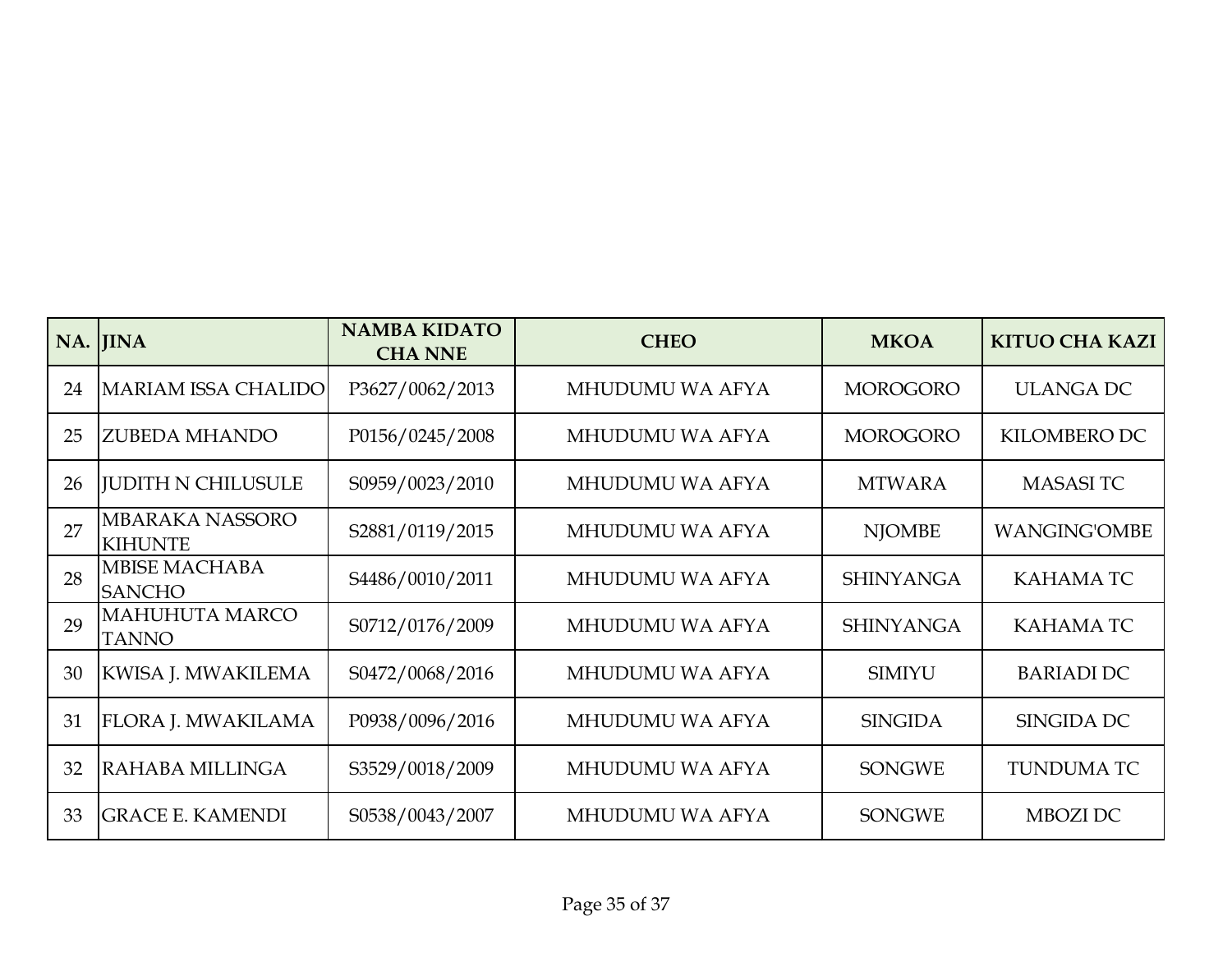|    | NA. JINA                                 | <b>NAMBA KIDATO</b><br><b>CHA NNE</b> | <b>CHEO</b>     | <b>MKOA</b>          | <b>KITUO CHA KAZI</b> |
|----|------------------------------------------|---------------------------------------|-----------------|----------------------|-----------------------|
| 34 | <b>LACKSON ASUMILE</b><br><b>KASANGA</b> | S4314/0034/2011                       | MHUDUMU WA AFYA | <b>SONGWE</b>        | ILEJE DC              |
| 35 | <b>JOHARI FABIAN</b>                     | P0132/0017/2014                       | MHUDUMU WA AFYA | <b>TABORA</b>        | <b>TABORA MC</b>      |
| 36 | <b>SARA AYUBU MTASIWA</b>                | S449/0084                             | MHUDUMU WA AFYA | <b>DAR ES SALAAM</b> | <b>UBUNGO MC</b>      |
| 37 | <b>DAVIS KALENGA</b>                     | S0784/0346/2008                       | MHUDUMU WA AFYA | <b>IRINGA</b>        | <b>MUFINDI DC</b>     |
| 38 | <b>VUMILIA MGOVANO</b>                   | S1868/0048                            | MHUDUMU WA AFYA | <b>IRINGA</b>        | <b>MAFINGATC</b>      |
| 39 | <b>SALIM YUSUPH</b><br><b>KIPINGU</b>    | P0378/0018/2010                       | MHUDUMU WA AFYA | <b>TANGA</b>         | PANGANI DC            |